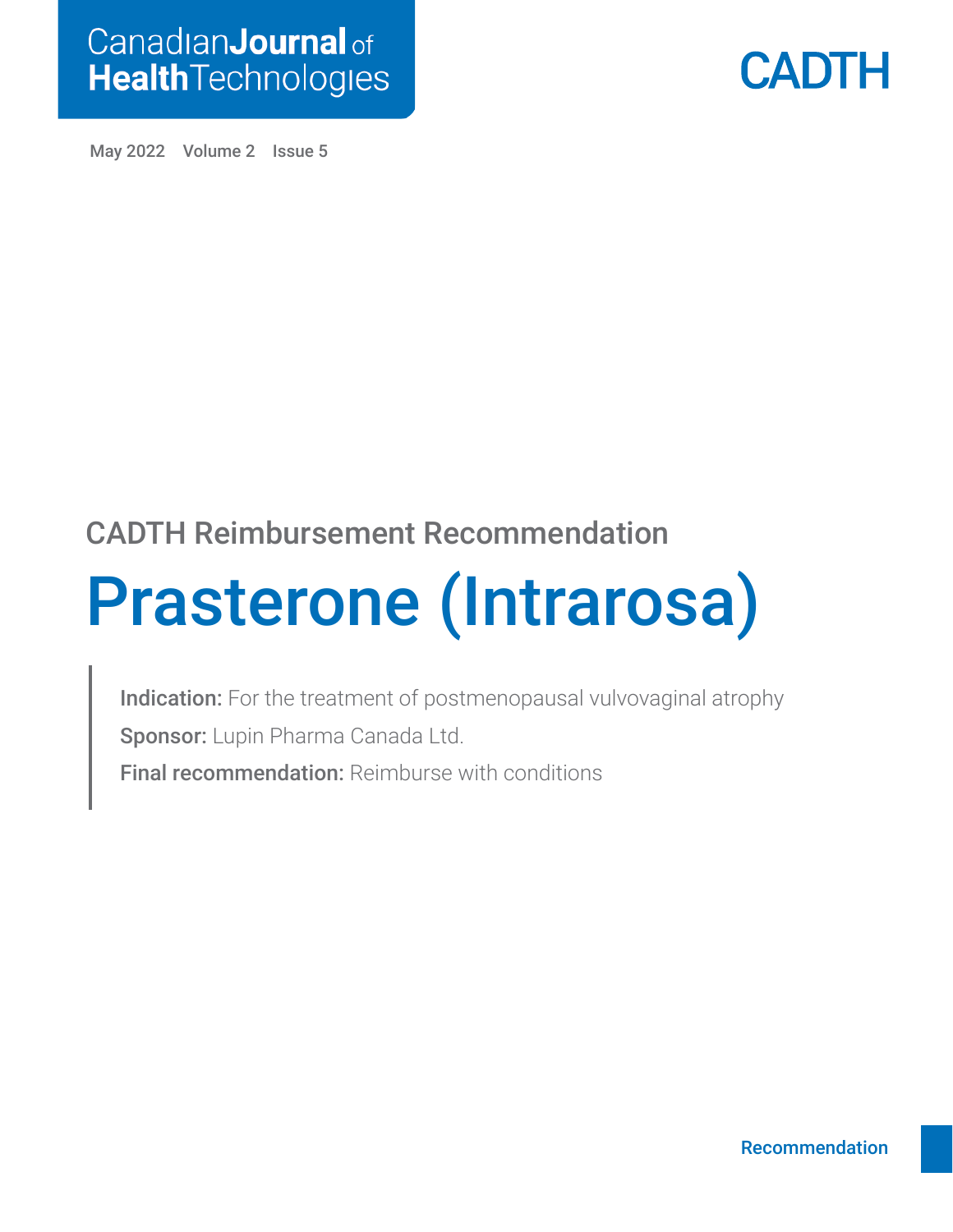

#### ISSN: 2563-6596

Disclaimer: The information in this document is intended to help Canadian health care decision-makers, health care professionals, health systems leaders, and policy-makers make well-informed decisions and thereby improve the quality of health care services. While patients and others may access this document, the document is made available for informational purposes only and no representations or warranties are made with respect to its fitness for any particular purpose. The information in this document should not be used as a substitute for professional medical advice or as a substitute for the application of clinical judgment in respect of the care of a particular patient or other professional judgment in any decision-making process. The Canadian Agency for Drugs and Technologies in Health (CADTH) does not endorse any information, drugs, therapies, treatments, products, processes, or services.

While care has been taken to ensure that the information prepared by CADTH in this document is accurate, complete, and up-to-date as at the applicable date the material was first published by CADTH, CADTH does not make any quarantees to that effect. CADTH does not quarantee and is not responsible for the quality, currency, propriety, accuracy, or reasonableness of any statements, information, or conclusions contained in any third-party materials used in preparing this document. The views and opinions of third parties published in this document do not necessarily state or reflect those of CADTH.

CADTH is not responsible for any errors, omissions, injury, loss, or damage arising from or relating to the use (or misuse) of any information, statements, or conclusions contained in or implied by the contents of this document or any of the source materials.

This document may contain links to third-party websites. CADTH does not have control over the content of such sites. Use of third-party sites is governed by the third-party website owners' own terms and conditions set out for such sites. CADTH does not make any guarantee with respect to any information contained on such third-party sites and CADTH is not responsible for any injury, loss, or damage suffered as a result of using such third-party sites. CADTH has no responsibility for the collection, use, and disclosure of personal information by third-party sites.

Subject to the aforementioned limitations, the views expressed herein are those of CADTH and do not necessarily represent the views of Canada's federal, provincial, or territorial governments or any third-party supplier of information.

This document is prepared and intended for use in the context of the Canadian health care system. The use of this document outside of Canada is done so at the user's own risk.

This disclaimer and any questions or matters of any nature arising from or relating to the content or use (or misuse) of this document will be governed by and interpreted in accordance with the laws of the Province of Ontario and the laws of Canada applicable therein, and all proceedings shall be subject to the exclusive jurisdiction of the courts of the Province of Ontario, Canada.

The copyright and other intellectual property rights in this document are owned by CADTH and its licensors. These rights are protected by the Canadian *Copyright Act* and other national and international laws and agreements. Users are permitted to make copies of this document for non-commercial purposes only, provided it is not modified when reproduced and appropriate credit is given to CADTH and its licensors.

Redactions: Confidential information in this document may be redacted at the request of the sponsor in accordance with the *CADTH Drug Reimbursement Review Confidentiality Guidelines.*

About CADTH: CADTH is an independent, not-for-profit organization responsible for providing Canada's health care decision-makers with objective evidence to help make informed decisions about the optimal use of drugs, medical devices, diagnostics, and procedures in our health care system.

Funding: CADTH receives funding from Canada's federal, provincial, and territorial governments, with the exception of Quebec.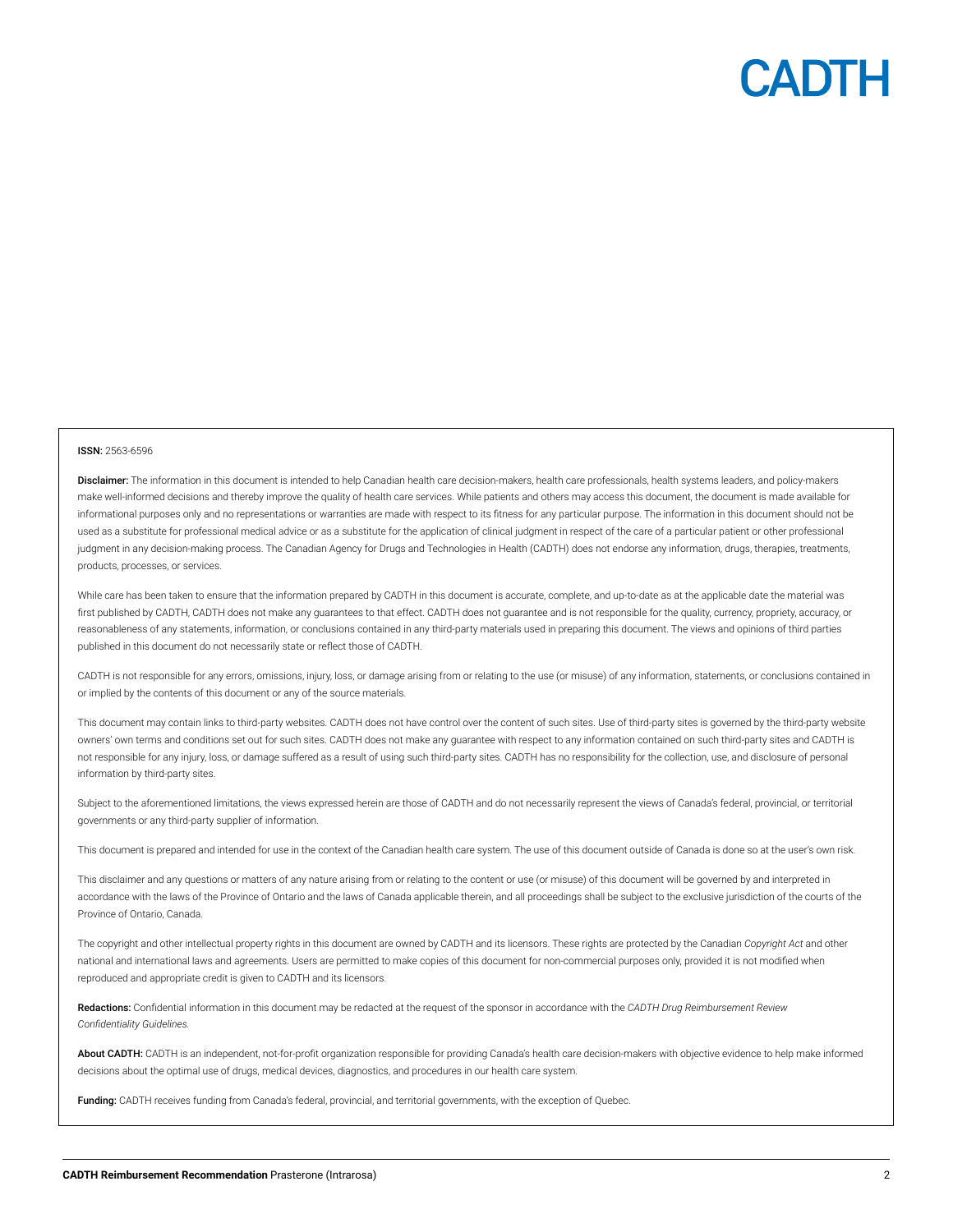### Summary

## CADTH

#### What Is the CADTH Reimbursement Recommendation for Intrarosa?

CADTH recommends that Intrarosa should be reimbursed by public drug plans for the treatment of postmenopausal vulvovaginal atrophy (VVA) if certain conditions are met.

#### Which Patients Are Eligible for Coverage?

Intrarosa should only be covered for patients who are eligible for vaginal estrogen products that are currently reimbursed by public drug plans for the treatment of postmenopausal VVA.

#### What Are the Conditions for Reimbursement?

Intrarosa should only be reimbursed if treatment with Intrarosa does not cost more than treatment with the least costly vaginal estrogen product currently reimbursed for the treatment of postmenopausal VVA.

#### Why Did CADTH Make This Recommendation?

- Evidence from 2 clinical trials demonstrated that Intrarosa improves the symptoms of painful sex and vaginal dryness, restores vaginal tissues, and improves vaginal pH levels better than placebo.
- Intrarosa provides a treatment option that is not a vaginal estrogen product for patients with postmenopausal VVA.
- Based on public list prices, Intrarosa costs more than most vaginal estrogen therapies. There is also no evidence to suggest it provides any benefit compared with other available treatment options.
- Based on public list prices, Intrarosa is expected to increase costs to the public drug plans by \$14,019,986 over 3 years.

#### Additional Information

#### What Is Postmenopausal VVA?

Postmenopausal VVA is a condition in which the lining of the vagina thins due to the loss of estrogen after menopause. Approximately 60% to 90% of postmenopausal individuals may be affected by postmenopausal VVA. Symptoms include vaginal dryness, vaginal irritation, painful sex, and recurrent urinary tract infections.

#### Unmet Needs in Postmenopausal VVA

Patients may not respond to currently available treatments for postmenopausal VVA. Some patients may find the application of other vaginal estrogen therapies difficult, uncomfortable, or messy.

#### How Much Does Intrarosa Cost?

Treatment with Intrarosa is expected to cost approximately \$532 per patient per year.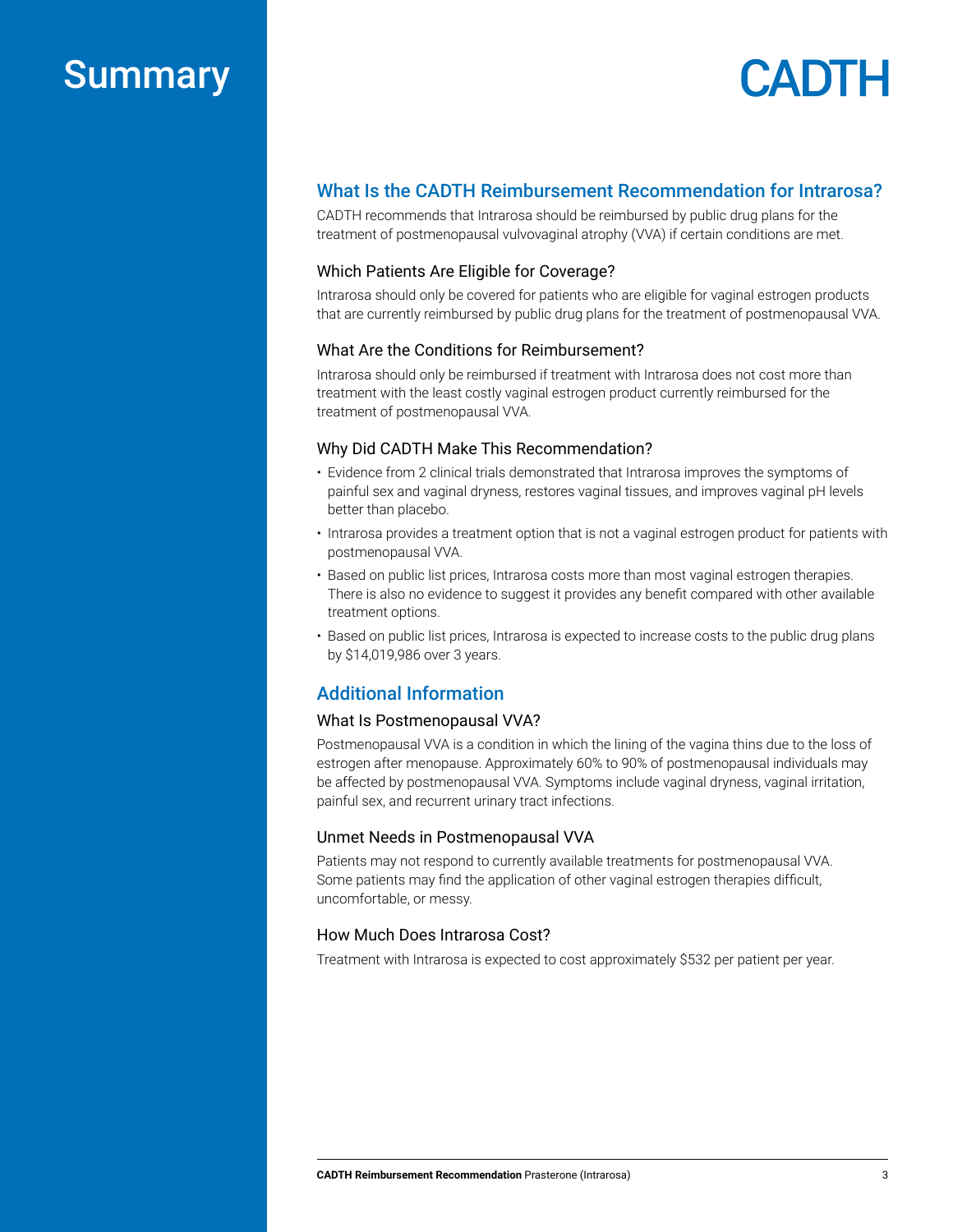### <span id="page-3-0"></span>Recommendation

The CADTH Canadian Drug Expert Committee (CDEC) recommends that prasterone be reimbursed for the treatment of postmenopausal vulvovaginal atrophy (VVA) only if the conditions listed in [Table 1](#page-3-1) are met.

### Rationale for the Recommendation

There is evidence from 2 randomized, placebo-controlled trials that treatment with prasterone resulted in added clinical benefit for patients with postmenopausal VVA. Results from the ERC-238 (N = 554) and ERC-231 (N = 167, excluding irrelevant prasterone dosages) trials showed that treatment with prasterone 6.5 mg intravaginal ovule daily for 12 weeks was associated with statistically significant improvements compared with placebo in change from baseline to week 12 in severity of dyspareunia, severity of vaginal dryness, percentage of vaginal superficial cells, percentage of vaginal parabasal cells, and vaginal pH in patients with postmenopausal VVA with moderate to severe dyspareunia as the most bothersome symptom. The ERC-230 trial (N = 521), an open-label, single-group study, was supportive of maintained efficacy of prasterone for up to 52 weeks of treatment. Although efficacy was compared between prasterone and vaginal estrogen therapies in a published indirect treatment comparison, comparative efficacy was uncertain because of heterogeneity across the included trials and other limitations.

The clinical expert noted that some individuals with postmenopausal VVA have unmet needs because vaginal estrogen therapies have contraindications for certain patient populations (e.g., patients with breast cancer or a history of breast cancer, venous thromboembolism, or arterial thromboembolic disease) and serious warnings (some based on evidence from systemic estrogen replacement therapies) that can cause hesitancy in individuals for whom local estrogen therapies are appropriate. There is no evidence to support a safety benefit with prasterone over vaginal estrogen therapies; however, prasterone does not have the same contraindications and serious warnings that are associated with vaginal estrogen therapies.

Using the sponsor-submitted price for prasterone and publicly listed prices for all other drug costs, prasterone was more costly compared with most vaginal estrogen therapies. There was insufficient evidence to support a clinical benefit with prasterone versus relevant comparators. As such, there is no evidence to support a price premium with prasterone.

| Reimbursement condition                                                            | Reason                                                                                                                                                                                                                                                            | Implementation quidance |
|------------------------------------------------------------------------------------|-------------------------------------------------------------------------------------------------------------------------------------------------------------------------------------------------------------------------------------------------------------------|-------------------------|
|                                                                                    | Initiation                                                                                                                                                                                                                                                        |                         |
| Reimburse in a similar manner as<br>currently funded vaginal estrogen<br>products. | No evidence was reviewed that supported<br>a clinical benefit for prasterone compared<br>with other therapies for postmenopausal<br>VVA. At the time of this review, vaginal<br>estrogen therapies were identified as the<br>relevant comparators for prasterone. |                         |

#### <span id="page-3-1"></span>Table 1: Reimbursement Conditions and Reasons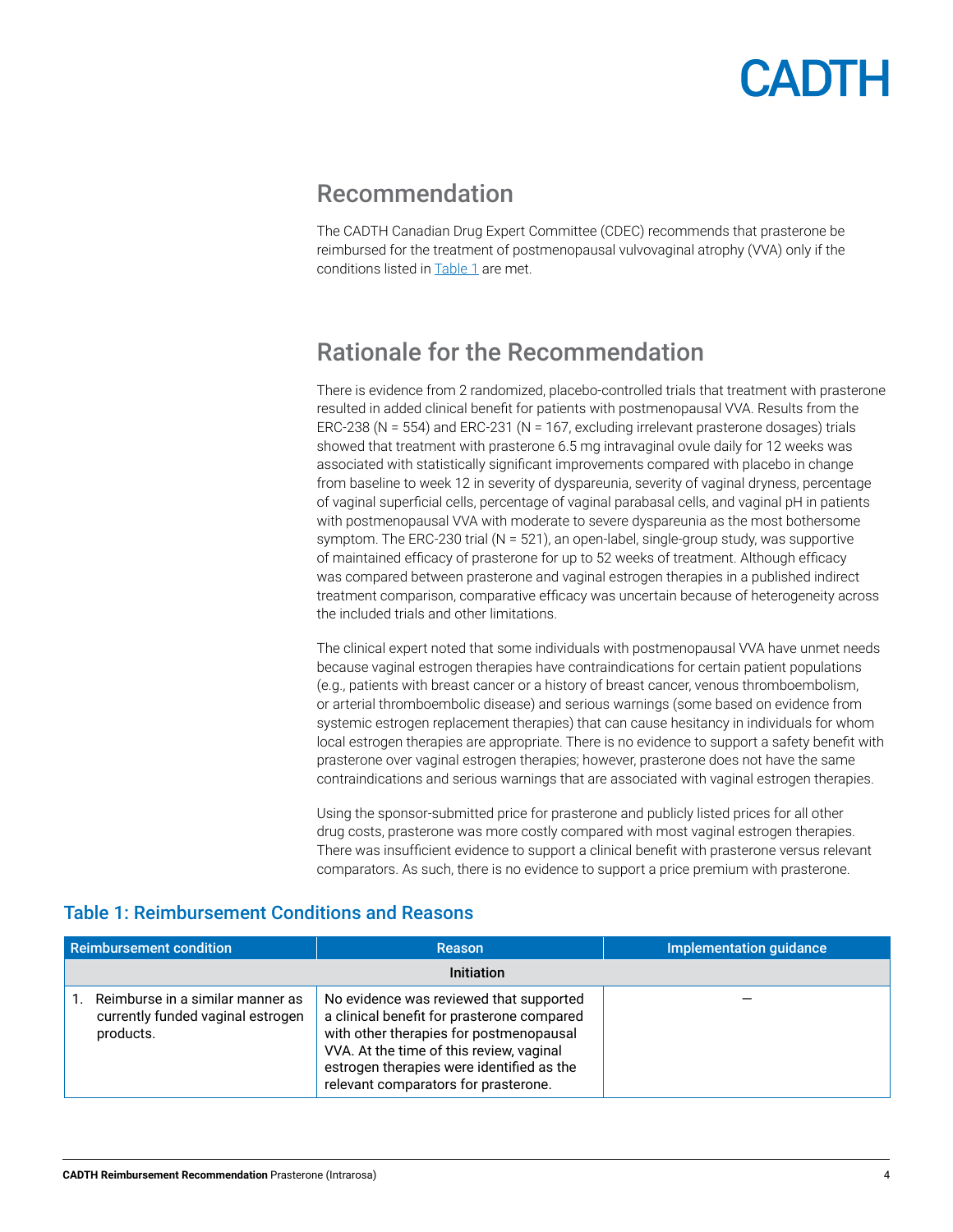| <b>Reimbursement condition</b> |                                                                                                                                                                                | <b>Reason</b>                                                                                                                                                                                                                   | <b>Implementation quidance</b> |  |  |
|--------------------------------|--------------------------------------------------------------------------------------------------------------------------------------------------------------------------------|---------------------------------------------------------------------------------------------------------------------------------------------------------------------------------------------------------------------------------|--------------------------------|--|--|
|                                | Pricing                                                                                                                                                                        |                                                                                                                                                                                                                                 |                                |  |  |
| 2.                             | Prasterone should be negotiated<br>so that its price does not exceed<br>the least costly vaginal estrogen<br>product reimbursed for the<br>treatment of postmenopausal<br>VVA. | There is insufficient evidence to justify<br>a cost premium for prasterone over the<br>least expensive vaginal estrogen product<br>reimbursed for postmenopausal VVA.                                                           |                                |  |  |
| <b>Feasibility of adoption</b> |                                                                                                                                                                                |                                                                                                                                                                                                                                 |                                |  |  |
| 3.                             | The feasibility of adoption of<br>prasterone must be addressed.                                                                                                                | At the submitted price, the magnitude of<br>uncertainty in the budget impact must<br>be addressed to ensure the feasibility<br>of adoption because of the difference<br>between the sponsor's estimate and<br>CADTH's estimate. |                                |  |  |

VVA = vulvovaginal atrophy.

### Discussion Points

- CDEC noted there is limited evidence available to support the efficacy and safety of prasterone in individuals with postmenopausal VVA who have contraindications (e.g., active or confirmed history of thromboembolism or estrogen-dependent cancer) to vaginal estrogen therapies.
- CDEC considered that there are limited data for long-term efficacy and safety of prasterone considering that postmenopausal VVA is a chronic condition. Notable harms, such as malignant neoplasm, are relatively rare events, and CDEC noted that longer follow-up is required to better understand the long-term safety of prasterone and whether it provides any safety benefit over vaginal estrogen therapies.
- CDEC considered that individuals with postmenopausal VVA who are currently not receiving vaginal estrogen therapies because of contraindications and/or serious warnings may opt for treatment with prasterone. In this situation, the market size of patients treated with therapies for postmenopausal VVA could increase with corresponding budget impact.

### **Background**

Prasterone has a Health Canada indication for postmenopausal VVA. Prasterone is a synthetic form of dehydroepiandrosterone (DHEA), which is a natural steroid compound with no estrogenic, androgenic, or other hormonal activity. When prasterone is administered intravaginally, the cells in the vagina convert it into estrogen and androgens that act locally in the vaginal epithelium. The Health Canada recommended dosage is 1 ovule, which contains 6.5 mg prasterone, administered intravaginally once a day.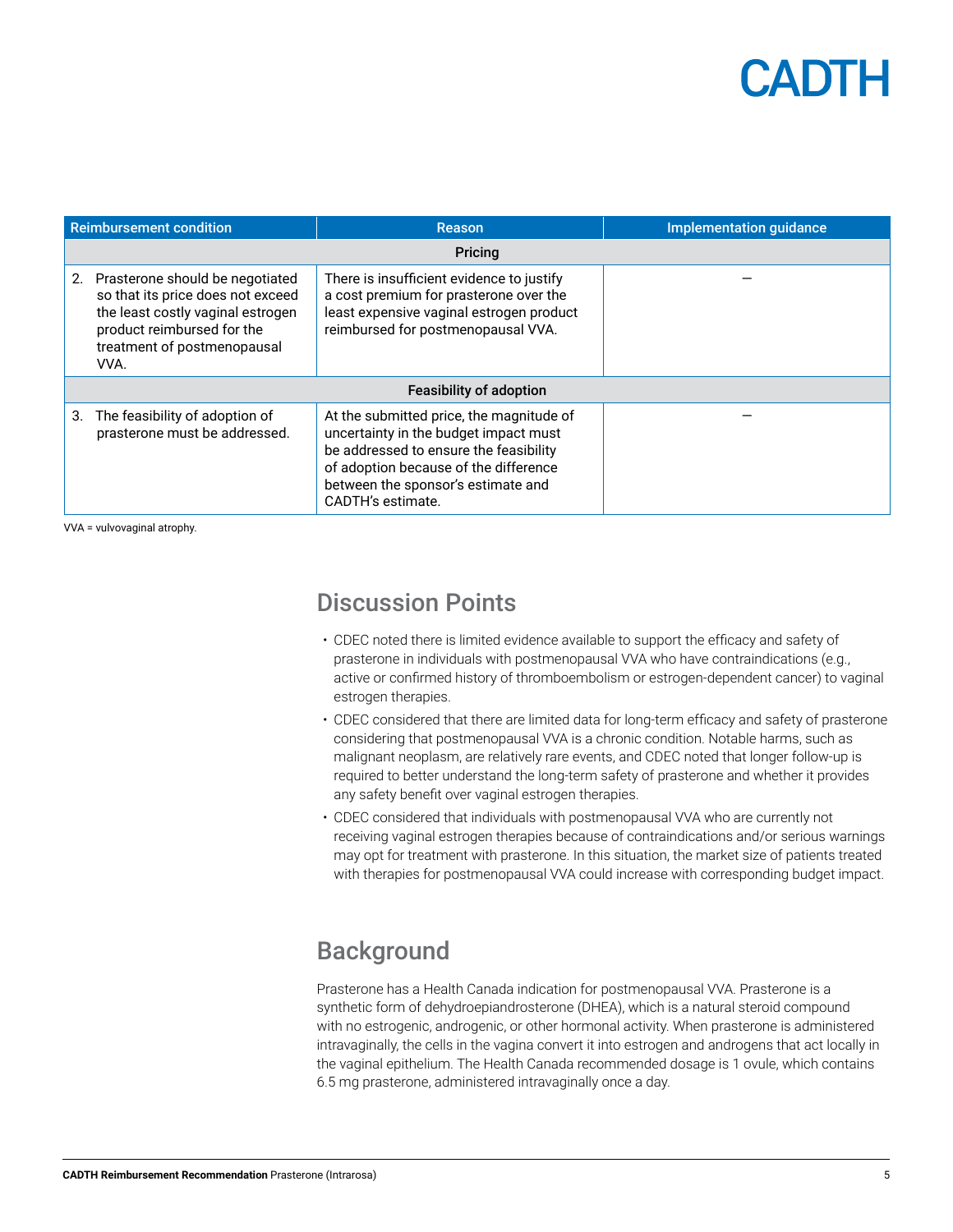

### Sources of Information Used by the Committee

To make their recommendation, the committee considered the following information:

- a review of 3 clinical trials in patients with postmenopausal VAA
- a review of 1 published indirect treatment comparison
- a review of 3 additional studies in patients with postmenopausal VVA
- patients' perspectives gathered by 1 patient group: the Women's Health Coalition (WHC) of Alberta
- a summary prepared by CADTH of patients' experiences with menopause and libido, vaginal dryness, and urinary problems that were compiled from the website Healthtalk.org, a nonprofit organization in the UK
- input from public drug plans that participate in the CADTH review process
- input from 1 clinical specialist with expertise diagnosing and treating patients with postmenopausal VVA
- input from 2 clinician groups: Cleopatra and the Society of Obstetricians and Gynaecologists of Canada
- a review of the pharmacoeconomic model and report submitted by the sponsor.

### Stakeholder Perspectives

#### Patient Input

Input was received from 1 patient group, the WHC. The WHC advocates, raises awareness, and educates about urogynecological and reproductive health of patients of all ages. The WHC noted the overall lack of awareness and understanding of urogynecological health, the limited therapeutic options for peri- and postmenopausal conditions (e.g., postmenopausal VVA), and potential inequity in accessing preferred treatments that are not reimbursed by public drug plans. The WHC emphasized that clinical and psychological impacts caused by untreated menopausal-related conditions are often overlooked and dismissed and expressed the expectation that a positive reimbursement recommendation for prasterone would improve treatment options for postmenopausal individuals and potentially raise clinician awareness of the importance of treating menopausal-related conditions.

To provide additional background on lived experience, values, and preferences of patients with VVA, patient group websites were sought for original experiences of patients with VVA. Healthtalk.org is a nonprofit organization that has collected hundreds of stories from patients with any health condition. Information from Healthtalk.org pertaining to VVA was obtained, assessed, and synthesized by the CADTH review team. This included video interviews with 13 British patients. The interviewed patients reported vaginal dryness, decline in libido, and urinary problems as some of the complications experienced after entering menopause. Most patients reported a decline in sexual activity due to loss of libido. Vaginal dryness was another issue patients reported encountering during menopause. Comments also acknowledged the importance of sex in a marriage and the important complications that can happen within a relationship over time due to decreased sexual activity and symptoms of VVA. During the interview, 1 woman was made aware of the lack of knowledge regarding the effects of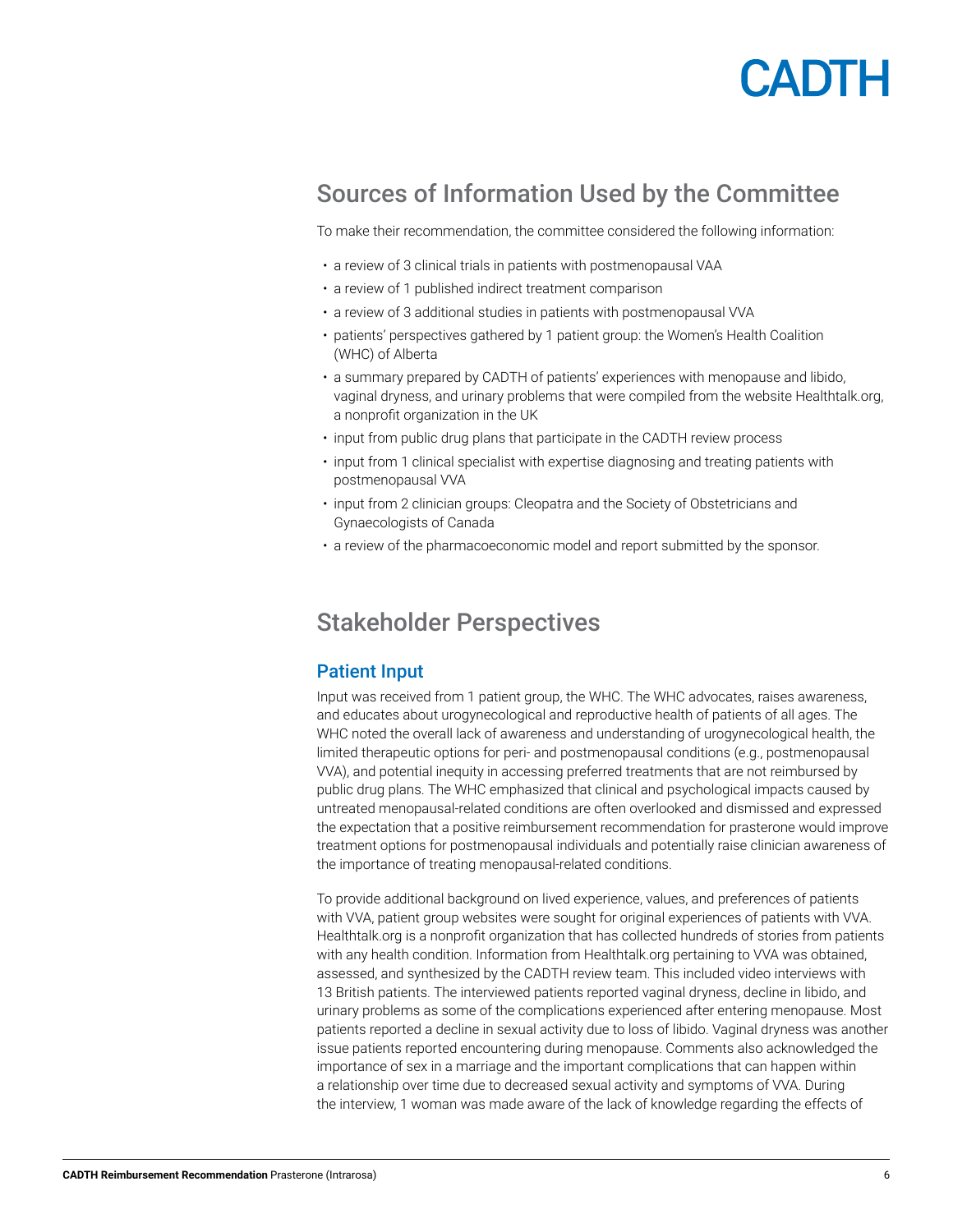hormone replacement therapies, and that treatment with hormone replacement therapies may not prevent the "thinning of the vaginal wall." The thinning of vaginal tissue was stated to cause severe discomfort for many of these patients, resulting in tears and bleeding. Patients also commented on their decreased estrogen which affects the pelvic floor, the bladder, the womb, the vagina, and bowel, leading to urinary and bowel problems. Comments about difficulty with incontinence and the impacts on quality of life were echoed by many other patients.

#### Clinician Input

#### Input From Clinical Experts Consulted by CADTH

One clinical specialist with expertise in the diagnosis and management of VVA provided input for this review.

The clinical expert consulting with CADTH for this review indicated that as many as 70% of postmenopausal individuals are expected to have genitourinary syndrome of menopause (GSM), a broader term which includes VVA, by the age of 70 years. GSM describes the consequences of hormone deficiency which affect urogenital tissues and result in genitourinary symptoms, compared with VVA, which focuses on changes in the genital tissues and related symptoms. Over-the-counter moisturizers and lubricants may provide patients with some symptomatic relief, but these treatments do not affect the underlying physiological changes associated with declining endogenous estrogen and can also be expensive for patients. Vaginal estrogen treatment was identified as the most effective treatment option for patients. However, all estrogen-based products (despite being systemic or local) have a black box warning issued from Health Canada for several disease risks, which limits its use for some patients. The clinical expert consulting with CADTH for this review stated that prasterone would provide patients with another treatment option because it can help improve their physiology and sexual function. In addition, prasterone could be an option for patients with contraindications for estrogen therapies, including patients with breast cancer or other estrogen-based cancers and patients with cardiovascular disease risk.

The dosing schedule of prasterone was acknowledged to be different than other estrogenbased therapies; other therapies are prescribed to patients at an interval of twice weekly, which some patients may easily forget, compared with prasterone which is administered daily. Patients who would benefit from treatment with prasterone would be identified by an experienced clinician both by a physical examination and by asking patients about symptoms of GSM and sexual function. According to the clinical expert, a patient's response to treatment can be assessed through self-reported symptoms and a clinical examination of vaginal colour, lubrication, sensation, and pain. Any reduction of GSM symptoms (e.g., dyspareunia, dryness, pain, discomfort, burning, itch, dysuria) was stated to be considered a clinically meaningful response to treatment. Response to treatment was stated by the expert to be assessed 3 months to 4 months after treatment initiation, although some studies suggest that patients may improve dramatically within the first month of treatment. After an initial assessment of treatment, it may not be necessary to continue assessing patient's response to treatment unless a new symptom occurs or symptoms worsen. Adverse events (AEs) were not considered a concern because the clinical expert believed that prasterone is a very well-tolerated treatment. The clinical expert confirmed that prasterone may be prescribed by family physicians or at specialty clinics, including gynecology, urology, or urogynecology clinics. Diagnosis of postmenopausal VVA can be made by a family physician, nurse practitioner, or a specialist if referred to one (i.e., gynecologist, urologist).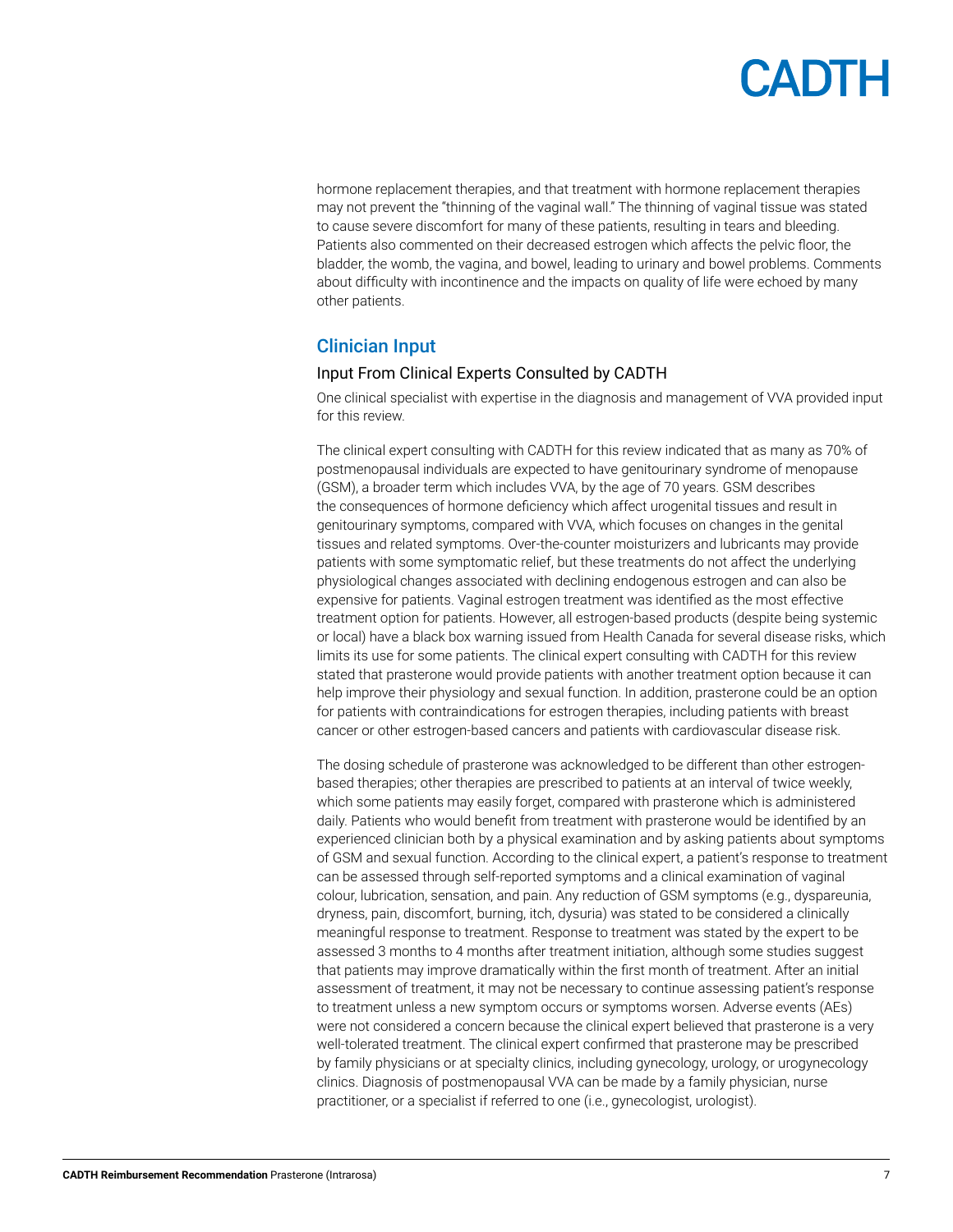#### Clinician Group Input

Input was received from 2 clinician groups: Cleopatra (prepared by 2 registered nurses) and the Society of Obstetricians and Gynaecologists of Canada (prepared by 1 physician). No major contrary views were presented. Both clinician groups highlighted that many individuals may suffer from VVA and that prasterone may provide a useful treatment option to treat symptoms and the underlying condition.

#### Drug Program Input

#### Table 2: Responses to Questions From the Drug Programs

| <b>Implementation issues</b>                                                                                                                                                                                                                                                                                                                                                                                                                                                                           | <b>Response</b>                                                                                                                                                                                                                                                                                                                                                                                                                                                                                                                                                                                                                                                                                                                                                                                                                     |  |  |
|--------------------------------------------------------------------------------------------------------------------------------------------------------------------------------------------------------------------------------------------------------------------------------------------------------------------------------------------------------------------------------------------------------------------------------------------------------------------------------------------------------|-------------------------------------------------------------------------------------------------------------------------------------------------------------------------------------------------------------------------------------------------------------------------------------------------------------------------------------------------------------------------------------------------------------------------------------------------------------------------------------------------------------------------------------------------------------------------------------------------------------------------------------------------------------------------------------------------------------------------------------------------------------------------------------------------------------------------------------|--|--|
| <b>Relevant comparators</b>                                                                                                                                                                                                                                                                                                                                                                                                                                                                            |                                                                                                                                                                                                                                                                                                                                                                                                                                                                                                                                                                                                                                                                                                                                                                                                                                     |  |  |
| The sponsor's studies have only compared prasterone to<br>placebo. Vagifem is a possible comparator and is covered<br>in most provinces. Vagifem is a low-dose, twice-weekly<br>estrogen insert that was not directly compared with<br>prasterone in the submitted trials.                                                                                                                                                                                                                             | CDEC agreed with the drug programs that there is limited<br>evidence available comparing prasterone to active comparators.<br>CDEC noted that therapy selection may be based on application<br>acceptability, patient preference, and whether there is hesitancy<br>about using estrogen-based products. However, there is<br>inadequate information available to guide the selection of<br>prasterone over Vagifem or other vaginal estrogen products.                                                                                                                                                                                                                                                                                                                                                                             |  |  |
| Considerations for initiation of therapy                                                                                                                                                                                                                                                                                                                                                                                                                                                               |                                                                                                                                                                                                                                                                                                                                                                                                                                                                                                                                                                                                                                                                                                                                                                                                                                     |  |  |
| The studies included patients with moderate to severe VVA.<br>There is uncertainty about whether severity matters and if it<br>can be measured.                                                                                                                                                                                                                                                                                                                                                        | The clinical expert commented that severity can be measured<br>using a Likert scale or by using subscales from the FSFI. In clinical<br>practice severity of symptoms may be assessed by determining<br>the impacts of symptoms on patients. For example, patients who<br>experience dyspareunia to the point of being unable to engage<br>in sexual activity may be considered to have moderate to severe<br>dyspareunia.<br>CDEC did not have any further comments to add.                                                                                                                                                                                                                                                                                                                                                        |  |  |
| Moisturizers and lubricants should remain first-line<br>treatments, after which prasterone and low-dose estrogen<br>topicals and inserts are possible options. This medication<br>was not directly compared to Vagifem; therefore, there is no<br>evidence to say one is more efficacious than the other.<br>Would a patient need to say one prefers a non-estrogen<br>therapy to receive this? Or are there other factors such as<br>cancer treatment that would necessitate non-estrogen<br>therapy? | The clinical expert commented that some patients are hesitant<br>to try estrogen therapies due to fears related to increased risk of<br>cancers, blood clots, and/or stroke. Despite education about the<br>low risk to patients, patients remain hesitant to try these therapies.<br>Prasterone would be a useful treatment option for patients who<br>would prefer not to take, or are contraindicated for treatment<br>with, estrogen-based therapies. However, such reasons are not<br>necessary to prescribe prasterone, and it is appropriate to consider<br>prasterone as a first-line treatment option for patients seeking<br>medical care. In general, patient preference should be considered<br>when prescribing therapies for postmenopausal individuals with<br>VVA.<br>CDEC agreed with the clinical expert's input. |  |  |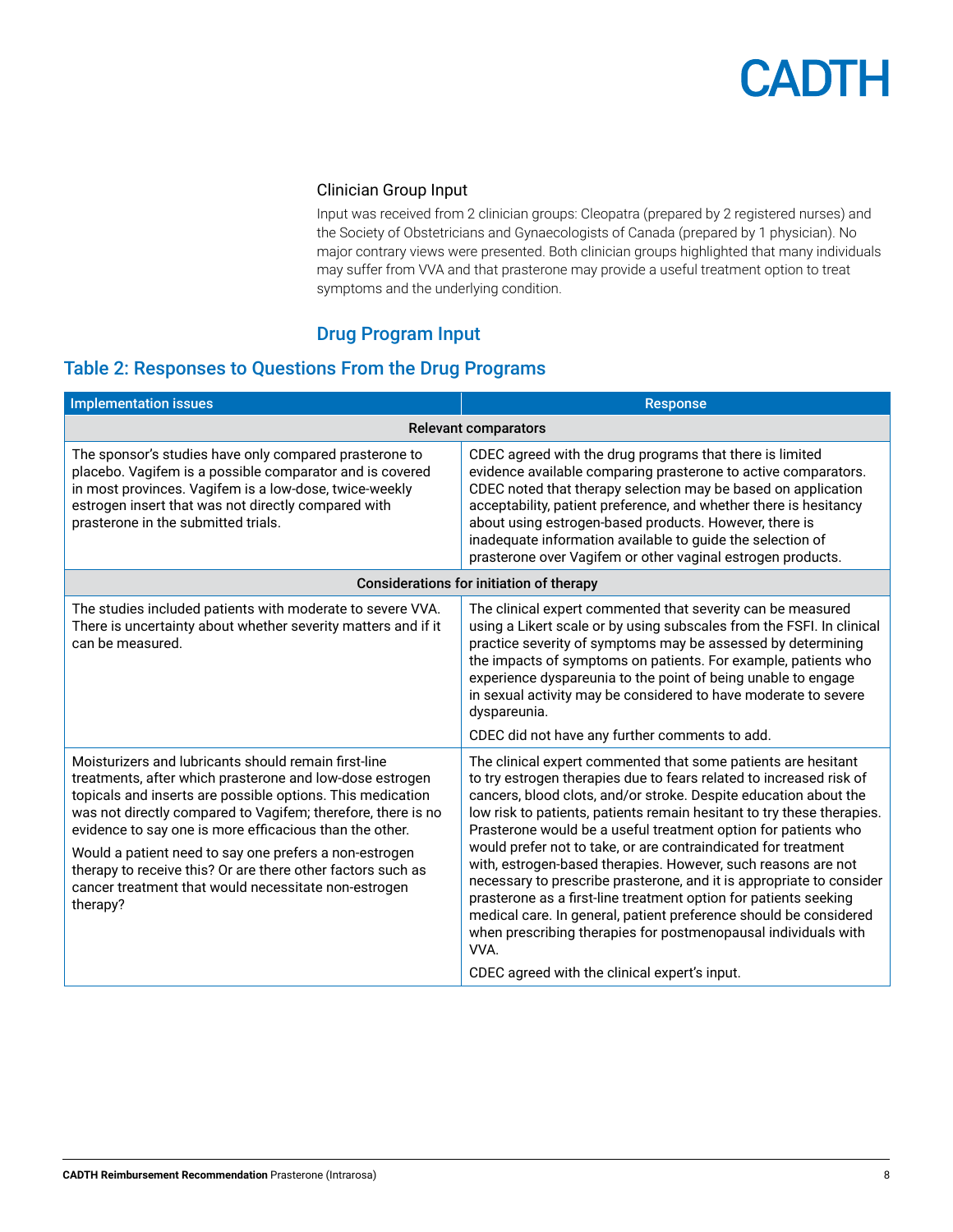| Implementation issues                                                                                                                                                                                                                       | <b>Response</b>                                                                                                                                                                                                                                                                                                                                                                                                                                                                                                                                                                                                                                           |  |
|---------------------------------------------------------------------------------------------------------------------------------------------------------------------------------------------------------------------------------------------|-----------------------------------------------------------------------------------------------------------------------------------------------------------------------------------------------------------------------------------------------------------------------------------------------------------------------------------------------------------------------------------------------------------------------------------------------------------------------------------------------------------------------------------------------------------------------------------------------------------------------------------------------------------|--|
| Considerations for prescribing of therapy                                                                                                                                                                                                   |                                                                                                                                                                                                                                                                                                                                                                                                                                                                                                                                                                                                                                                           |  |
| If used with other topical or vaginal insert treatments or with<br>other hormonal therapies, there is potential for androgen and<br>estrogen levels to rise with this medication. With additional<br>treatments, this could be exponential. | The clinical expert stated that use of 2 local therapies would<br>not be recommended. Use of prasterone may impact circulating<br>androgen levels; the clinical expert commented that levels would<br>not be increased to significant levels which warrant concern.<br>Prasterone may be used in combination with testosterone therapy.<br>Clinical guidelines for testosterone treatment recommend that<br>androgen levels be assessed every 6 months. Therefore, any<br>additive effects of treatments used in combination with prasterone<br>would likely be observed during a patient's assessment.<br>CDEC did not have any further comments to add. |  |

CDEC = CADTH Canadian Drug Expert Committee; FSFI = Female Sexual Function Index; VVA = vulvovaginal atrophy.

### Clinical Evidence

#### Pivotal Studies and Protocol-Selected Studies

#### Description of Studies

A total of 3 studies were summarized and critically appraised in this CADTH report: the ERC-238, ERC-231, and ERC-230 trials. The ERC-238 trial was a phase III, double-blind, placebocontrolled, multicentre trial to compare the efficacy of 12 weeks of treatment with a oncedaily intravaginal prasterone ovule at 0.5% (N = 374) compared with a once-daily intravaginal placebo ovule (N = 180) on pain at sexual activity (dyspareunia) in postmenopausal individuals aged 40 years to 80 years with dyspareunia as their most bothersome symptom of VVA. The ERC-231 trial was a phase III, double-blind, placebo-controlled, multicentre trial that assessed the efficacy of intravaginal prasterone at 6.5 mg  $(N = 87)$  or 3.25 mg compared with placebo ( $N = 80$ ) in postmenopausal individuals with moderate to severe dyspareunia as their most bothersome symptom of VVA at baseline. Only the prasterone 0.5% (6.5 mg) group was considered relevant for this CADTH review because this is the dose approved by Health Canada. The results for the prasterone group that are presented for the ERC-231 trial are those from the prasterone 0.5% group alone. The duration of the trial was 12 weeks. The ERC-230 trial was a phase III, open-label, single-group study (N = 521) that examined the long-term safety of daily treatment with intravaginal prasterone (6.5 mg). The trial duration was 52 weeks.

The 4 co-primary end points of the ERC-238 and ERC-231 trials included percentage of parabasal cells, percentage of superficial cells, vaginal pH, and severity of dyspareunia score. Secondary end points included sexual function (measured using the Female Sexual Function Index [FSFI]), vaginal dryness, vaginal irritation and/or itching, and safety. The primary objective of the ERC-230 trial was to evaluate the long-term safety of prasterone in postmenopausal individuals with VVA; safety was assessed through AEs, mammography, Papanicolaou (Pap) test, endometrial biopsy, and other outcomes. Secondary end points of the ERC-230 trial included percentage of parabasal cells, percentage of superficial cells, vaginal pH, severity score of dyspareunia, sexual function (measured using the FSFI), vaginal dryness, and vaginal irritation and/or itching.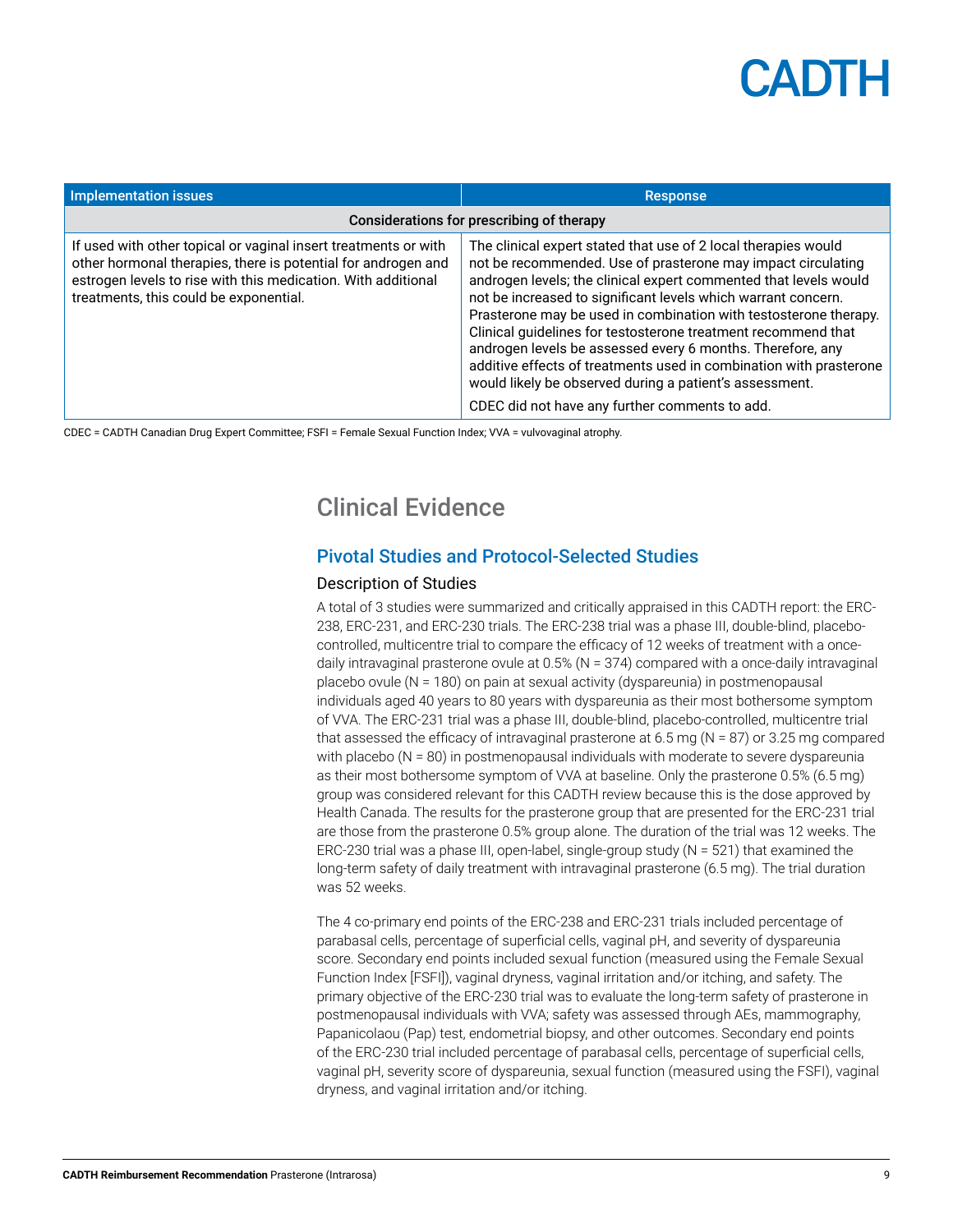Baseline characteristics were similar in the prasterone and placebo groups in the ERC-238 and ERC-231 trials as well as between the 2 trials. In all 3 trials, the median age of participants was between 57 years and 59 years and most (> 85%) were White and non-Hispanic or non-Latino (≥ 88%). Patients reported both natural and surgical causes of their last menstruation, which occurred at mean ages between 44 years and 50 years. Previous hormone therapy was reported by approximately half of patients in all trials. Key differences between trials included mean years since last menstruation (13 years to 14 years for patients in the ERC-238 and ERC-231 trials versus approximately 8 years in the ERC-230 trial), proportion of patients reporting a hysterectomy (39% in the ERC-238 trial versus 60% in the ERC-231 trial; patients in ERC-230 were not hysterectomized), and oophorectomy (27% to 30% in the ERC-238 and ERC-231 trials, respectively, compared with 5% in the ERC-230 trial).

#### Efficacy Results

A summary of the 4 co-primary end points of the ERC-238 and ERC-231 trials and the secondary end point of vaginal dryness are summarized here, along with the corresponding results for the ERC-230 trial. The efficacy analyses presented for the ERC-238 and ERC-231 trials were performed in the intention-to-treat population; per-protocol analysis results were similar to these results.

#### *Dyspareunia*

In the ERC-238 trial, the mean change from baseline in severity of dyspareunia score was greater for the prasterone group (mean change  $= -1.42$ ; standard deviation  $[SD] = 1.00$ ) compared with the placebo group (mean change =  $-1.06$ ; SD = 1.02) at 12 weeks; the mean difference for the prasterone group versus the placebo group was –0.35 (SD = not reported [NR]; P = 0.0002) in favour of prasterone. In the ERC-231 trial, the mean change from baseline in severity of dyspareunia score was greater for the prasterone group (mean change  $= -1.27$ ; SD = 0.99) compared with the placebo group (mean change =  $-0.87$ ; SD = 0.95) at 12 weeks; the mean difference for the prasterone group versus the placebo group was  $-0.40$  (SD = NR; P = 0.0132) in favour of prasterone. In the ERC-230 trial, the mean severity of dyspareunia score was reported for patients who had moderate to severe dyspareunia as their most bothersome symptom at baseline and met VVA criteria for superficial cells (≤ 5%) and vaginal pH (> 5.0) (n = 183). The severity of dyspareunia score was 2.57 (SD = 0.50) at baseline and 0.87 (SD = 0.96) at week 52; the mean change from baseline was −1.69 (SD = 0.97). The mean severity of dyspareunia score was also reported for patients who had moderate to severe dyspareunia at baseline and met VVA criteria for superficial cells (≤ 5%) and vaginal pH  $(5.0)$  (n = 240). The severity of dyspareunia score was 2.53 (SD = 0.50) at baseline and 0.85 (SD = 0.95) at week 52; the mean change from baseline was −1.68 (SD = 0.95).

#### *Vaginal Dryness*

Both the ERC-238 and ERC-231 trials demonstrated statistically significant improvement with prasterone in symptom score for dyspareunia and statistical testing for vaginal dryness score was conducted in patients with moderate to severe vaginal dryness at baseline. In the ERC-238 trial, the mean change from baseline in severity of vaginal dryness score was greater for the prasterone group (mean change = −1.44; SD = 0.93) compared with the placebo group (mean change = −1.17; SD = 0.99) at 12 weeks; the mean difference for prasterone versus placebo was −0.27 (SD = NR; P = 0.004). In the ERC-231 trial, the mean change from baseline in severity of vaginal dryness score was similar for the prasterone group (mean change = −1.45; SD = 0.95) compared with the placebo group (mean change = −1.02; SD = 1.08) at 12 weeks; the mean difference for prasterone versus placebo was −0.43 (SD = NR; P = 0.0128). In the ERC-230 trial, the severity of vaginal dryness score was also reported for patients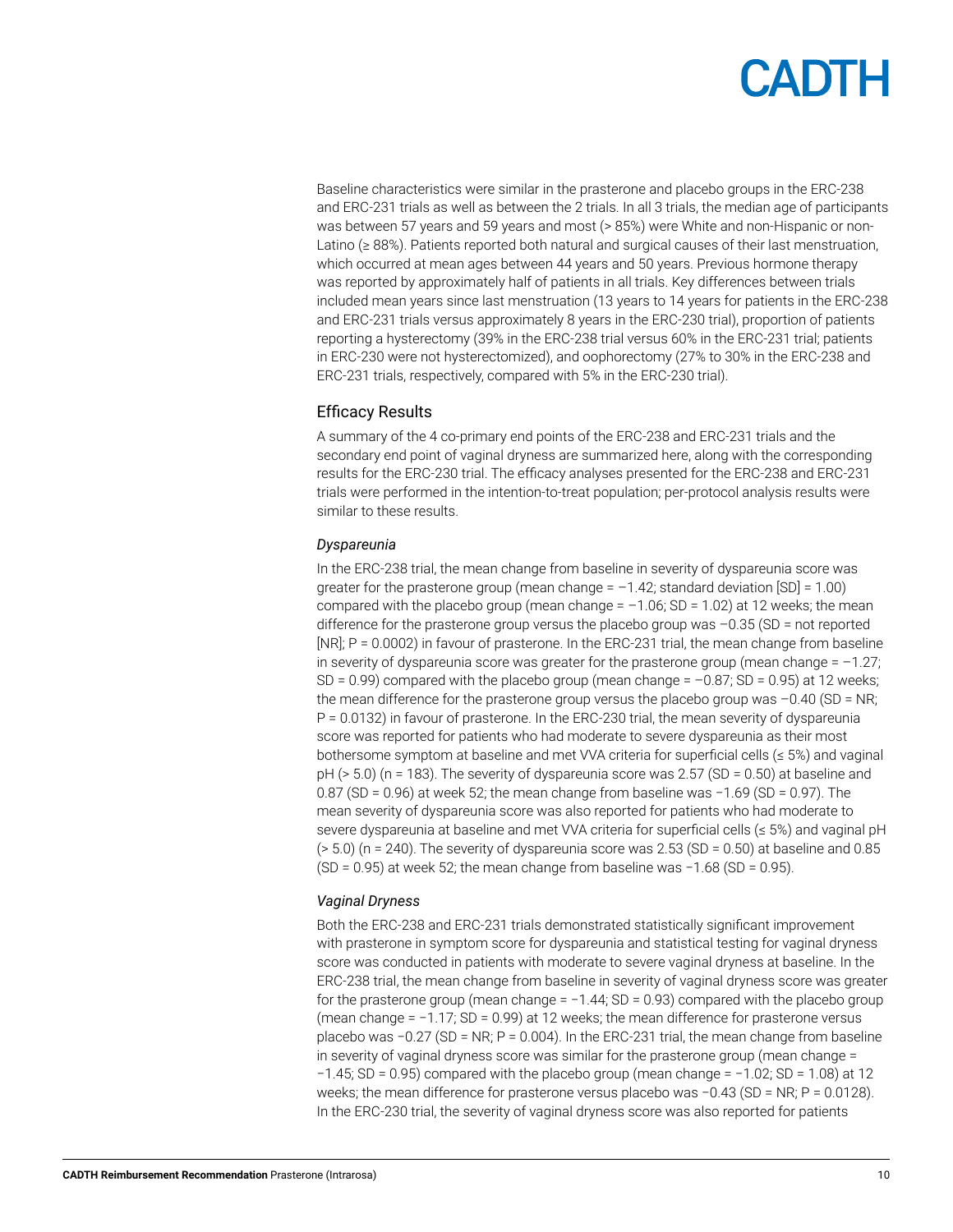who reported moderate to severe vaginal dryness at baseline and met VVA criteria for superficial cells ( $\leq 5\%$ ) and vaginal pH ( $> 5.0$ ) and who reported vaginal dryness as their most bothersome symptom ( $n = 81$ ). The mean severity of vaginal dryness score was 2.19 (SD = 0.39) at baseline and 0.67 (SD = 0.81) at week 52; the mean change from baseline was −1.52 (SD = 0.78). The mean severity of vaginal dryness score for patients who reported moderate to severe vaginal dryness at baseline (n = 251) was 2.22 (SD = 0.42) at baseline and 0.59  $(SD = 0.74)$  at week 52; the mean change from baseline was -1.63 (SD = 0.79).

#### *Vaginal Cell Maturation*

Vaginal cell maturation was assessed using the change from baseline of the percentages of parabasal and superficial cells. In the ERC-238 trial, the mean change from baseline in the percentage of parabasal cells was greater for the prasterone group (mean change  $= -41.51\%$ ;  $SD = 36.26\%$ ) compared with the placebo group (mean change =  $-11.98\%$ ;  $SD = 29.58\%$ ) at 12 weeks; the mean difference for the prasterone group versus the placebo group was –29.53% (SD = NR; P < 0.001) in favour of prasterone. In the ERC-231 trial, the mean change from baseline in the percentage of parabasal cells was greater for the prasterone group (mean change =  $-47.40\%$ ; SD = 42.50%) compared with the placebo group ( $-1.62\%$ ; SD = 28.22%) at 12 weeks; the mean difference for the prasterone group versus the placebo group was  $-45.77\%$  (SD = NR; P < 0.0001) in favour of prasterone. In the ERC-230 trial, the mean change from baseline to week 52 in percentage of parabasal cells for all patients treated with prasterone was –42.67% (SD = 39.23%). The mean change in percentage of parabasal cells was also analyzed in a group of 292 patients who had dyspareunia, vaginal dryness, or vaginal irritation and/or itching as their most bothersome symptom. The mean change from baseline to week 52 in percentage of parabasal cells for all patients treated with prasterone in this group was  $-49.14\%$  (SD = 37.91%).

The mean change from baseline in the percentage of superficial cells was greater for the prasterone group (mean change = 10.20%; SD = 10.35%) compared with the placebo group (mean change = 1.75%; SD = 3.33%) at 12 weeks in the ERC-238 trial; the mean difference for the prasterone group versus the placebo group was  $8.46\%$  (SD f= NR; P < 0.001) in favour of prasterone. In the ERC-231 trial, the mean change from baseline in the percentage of superficial cells was greater for the prasterone group (mean change =  $5.62\%$ ; SD =  $5.49\%$ ) compared with the placebo group (mean change = 0.91%; SD = 2.69%) at 12 weeks; the mean difference for the prasterone group versus the placebo group was 4.71% (SD = NR; P < 0.0001) in favour of prasterone. In the ERC-230 trial, the mean change from baseline to week 52 in percentage of superficial cells for all patients treated with prasterone was 7.41% (SD = 8.06%). The mean change in percentage of superficial cells were also analyzed in a group of 292 patients who had dyspareunia, vaginal dryness, or irritation and/or itching as their most bothersome symptom. The mean change from baseline of superficial cells for all patients treated with prasterone in this group was 7.85% (SD = 7.15%).

#### *Vaginal pH*

In the ERC-238 trial, the mean change from baseline in vaginal pH was greater for the prasterone group (mean = −0.94; SD = 0.94) compared with the placebo group (mean change = −0.27; SD = 0.74) at 12 weeks; the mean difference for prasterone versus placebo was −0.67 (SD = NR; P < 0.0001) in favour of prasterone. In the ERC-231 trial, the mean change from baseline in vaginal pH was greater for the prasterone group (mean change = −1.04; SD = 1.00) compared with the placebo group (mean change = −0.21; SD = 0.69) at 12 weeks; the mean difference for prasterone versus placebo was −0.83 (SD = NR; P < 0.0001) in favour of prasterone. In the ERC-230 trial, the mean change from baseline to week 52 in vaginal pH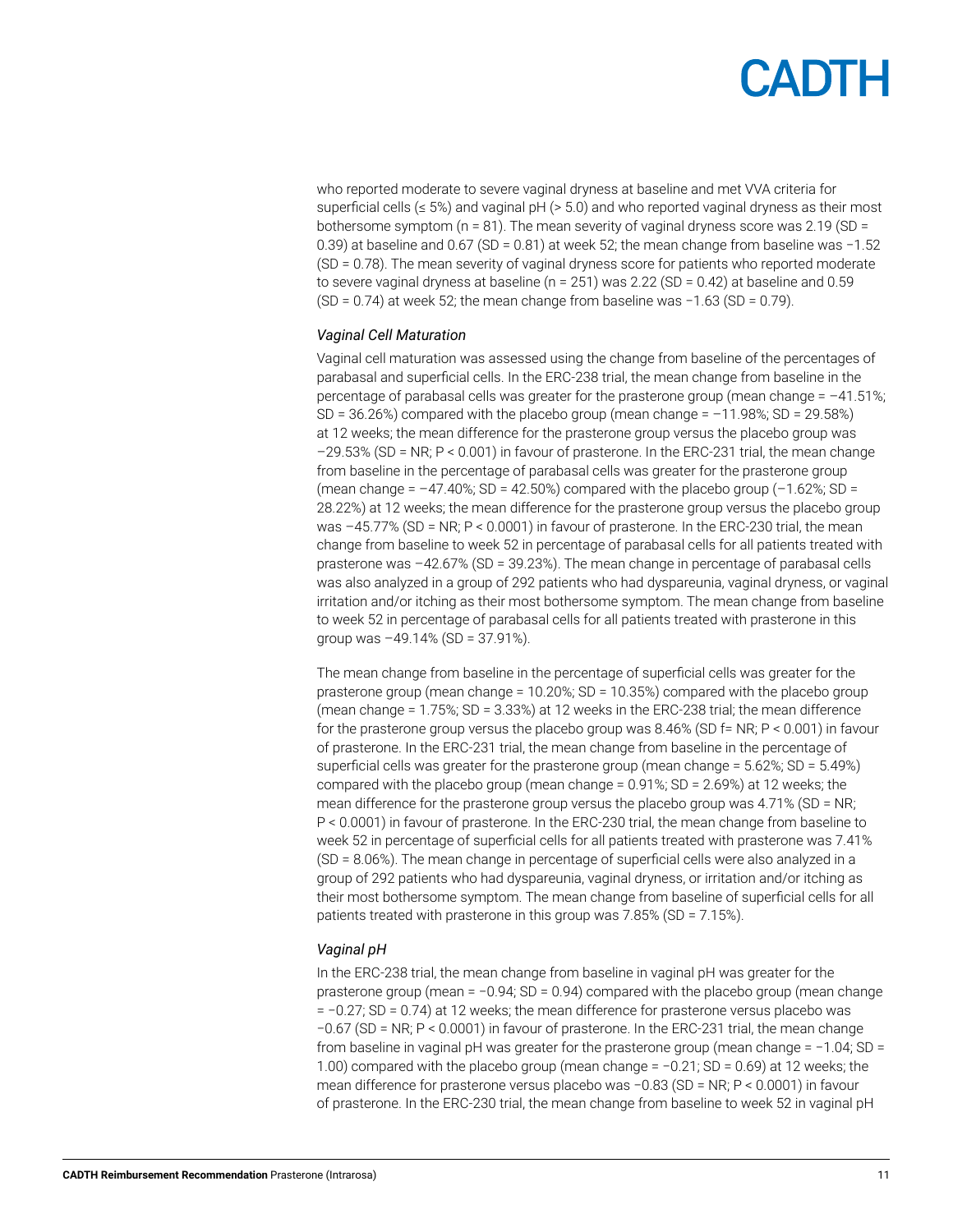for all patients treated with prasterone was −1.14 (SD = 0.96). The mean change in vaginal pH was also analyzed in a group of 293 patients who had dyspareunia, vaginal dryness, or irritation and/or itching as their most bothersome symptom. The mean change from baseline to week 52 of vaginal pH for all patients treated with prasterone in this subgroup was −1.27  $(SD = 0.90)$ .

#### Harms Results

#### *Adverse Events*

The proportion of patients reporting at least 1 AE in the ERC-238 trial was similar in both treatment groups: 179 patients (47.9%) in the prasterone group and 77 patients (42.8%) in the placebo group. In the ERC-231 trial, there was a higher proportion of patients with at least 1 AE in the prasterone group than the placebo group: 46 (52.9%) patients in the prasterone group and 35 (43.8%) patients in the placebo group. A greater proportion of AEs were reported in the ERC-230 trial, with 418 patients (80.2%) experiencing AEs. The most commonly reported AEs across all trials were application site discharge (ERC-238: 6.1% in the prasterone group versus 5.6% in the placebo group; ERC-231: 5.7% versus 6.3%, respectively; ERC-230: 14.0% in the prasterone group) and urinary tract infections (4.5% in the prasterone group versus 2.8% in the placebo group; ERC-231: 5.7% versus 5.0%, respectively; ERC-230: 10.2% in the prasterone group).

#### *Serious Adverse Events*

Serious AEs (SAEs) were rare in all trials. In the ERC-238 trial, 6 (1.6%) patients in the prasterone group experienced an SAE compared with zero patients in the placebo group. In the ERC-231 trial, 1 (1.1%) patient in the prasterone group experienced an SAE compared with zero patients in the placebo group. In the ERC-230 trial, SAEs occurred in 18 (3.5%) patients.

#### *Discontinuations Due to Adverse Events*

Few patients discontinued treatment due to an AE in any of the trials, and reporting of AEs was generally consistent for all treatment groups. In the ERC-238 trial, 5 (1.3%) patients in the prasterone group versus 5 (2.8%) patients in the placebo group discontinued treatment due to an AE. In the ERC-231 trial, 2 (2.3%) patients in the prasterone group and 1 (1.3%) patient in the placebo group discontinued treatment due to an AE. In the ERC-230 trial, 31 (6.0%) patients discontinued treatment due to an AE.

#### *Mortality*

There were no deaths in any of the trials.

#### *Notable Harms*

Notable harms identified in the CADTH systematic review protocol included vaginal hemorrhage, endometrial dysplasia, cervical dysplasia, and breast mass. Few patients experienced notable harms reported as AEs in the ERC-238, ERC-231, and ERC-230 trials, and there was little to no difference in reporting of notable harms across treatment groups. Vaginal hemorrhage was reported in 1.1% of patients in both the prasterone and placebo groups in the ERC-238 trial; zero patients and 2.5% of patients in the prasterone and placebo groups, respectively, in the ERC-231 trial; and 2.5% of patients in the ERC-230 trial. Cervical dysplasia was reported in 1.9% of patients in the prasterone group versus zero patients in the placebo group in the ERC-238 trial, 3.4% of patients in the prasterone group versus 2.5% of patients in the placebo group in the ERC-231 trial, and 3.8% of patients in the ERC-230 trial. Breast mass was reported in 0.3% of patients in the prasterone group versus zero patients in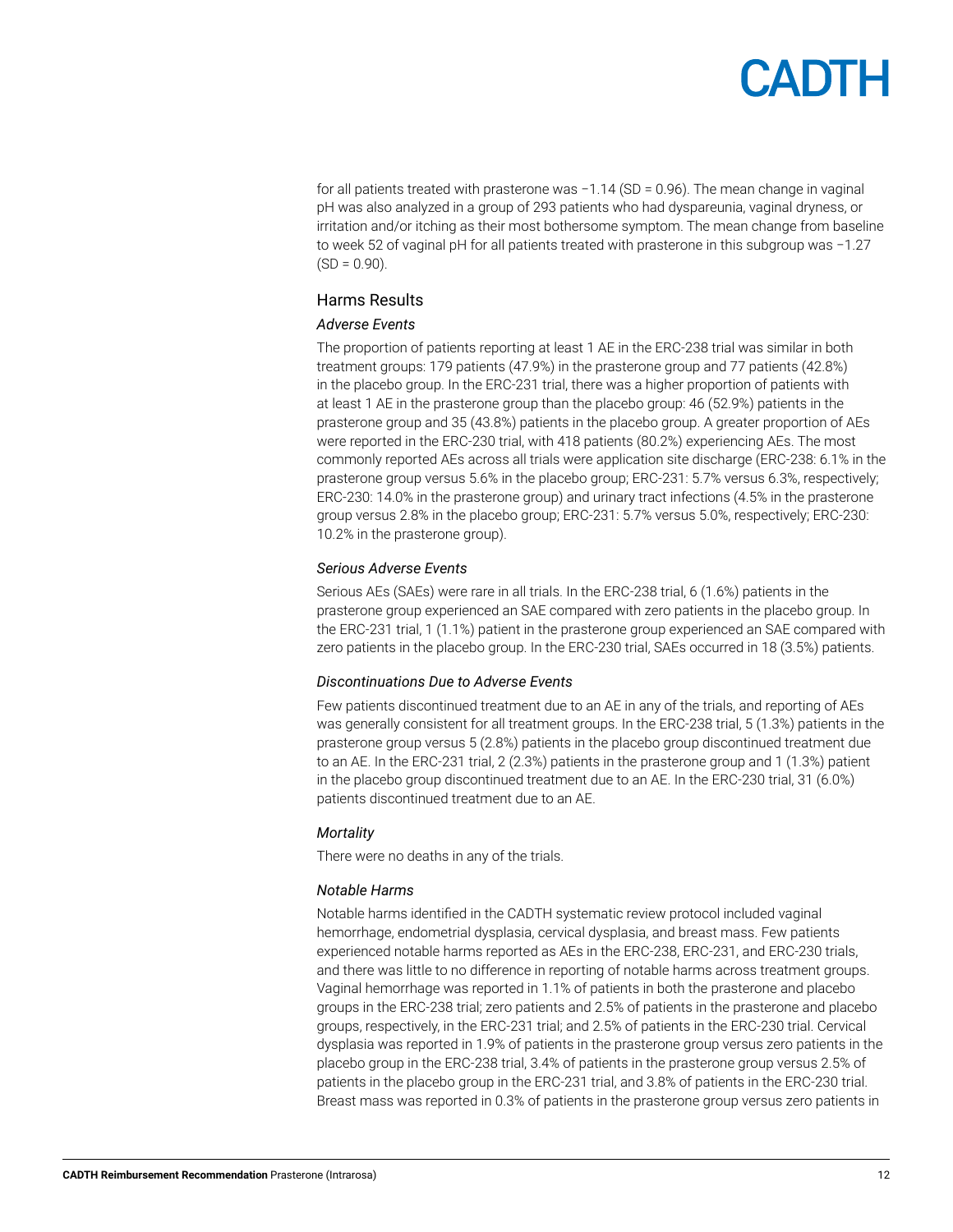the placebo group of the ERC-238 trial, 0.4% of patients in the ERC-230 trial, and zero patients in the ERC-231 trial.

The ERC-230 trial also reported on breast, endometrial, and cervical safety. Endometrial safety was also reported in the ERC-231 trial. Breast examinations were conducted at screening and at week 52 and mammograms were performed prior to day 1 and at week 52. A total of 451 patients (98%) had a mammogram; 455 patients (99%) showed normal or no significant findings based on breast examination and/or mammogram. Significant breast pathology was observed in 2 participants, which included 1 case each of atypical ductal hyperplasia and infiltrating carcinoma. Undetermined status was reported in 2 patients, 1 patient refused follow-up, and the findings from the other patient were reported as being probably benign. The results of the remaining 15 patients were reported to be benign. In general, normal breast findings were observed in patients who received long-term treatment with prasterone and long-term administration of prasterone in the ERC-230 trial was not associated with cervical dysplasia. Pap tests were conducted for patients who received prasterone for at least 26 weeks. A Pap test was conducted for 430 of 432 patients who received prasterone for 52 weeks (90%). A total of 13 patients yielded results of atypical squamous cells of uncertain significance, low-grade squamous intraepithelial lesion, or high-grade squamous intraepithelial lesion. Of these 13 patients, 7 had a negative human papillomavirus (HPV) test or colposcopy. In the ERC-231 trial, approximately 40% of patients were not hysterectomized and underwent an endometrial biopsy at screening (25 to 31 patients per treatment group). Almost all the patients who were not hysterectomized (99%), including 28 patients in the prasterone group and 27 patients in the placebo group, underwent an endometrial biopsy at week 12; 5 patients in the prasterone group and 2 patients in the placebo group did not have sufficient tissue for biopsy at this time. At week 12, the endometrium of all evaluable patients was atrophic, and the sponsor reported no clinically significant results. In the ERC-230 trial, endometrial biopsies were performed for patients who received prasterone for at least 3 months. For patients with unevaluable endometrial biopsies or who refused endometrial biopsies at the end of treatment, transvaginal ultrasounds were performed (43 patients). In total, 457 patients (94%) had a biopsy at the end of the 52-week study period. For patients who underwent a biopsy, the endometrium of most patients (91%) was atrophic. For the 43 patients who underwent a transvaginal ultrasound, the average endometrial thickness was 2.2 (SD = 1.4) mm. There were no clinically significant histological findings in the ERC-230 trial with long-term use of prasterone.

#### Indirect Comparisons

#### Description of Studies

The CADTH literature search identified 1 network meta-analysis (NMA) by Li et al. in which several NMAs were conducted to indirectly compare treatment with prasterone to other treatments for VVA in patients with menopause. A total of 29 trials incorporating a total of 8,311 patients were included in the indirect treatment comparison by Li et al. and evaluated the following treatments: laser therapy, vaginal estrogen, ospemifene, vaginal DHEA (i.e., prasterone), and moisturization and/or lubrication.

The NMA included both open-label and blinded randomized controlled trials that were published between 1992 and 2020. All patients included in the trials were between 50 years and 62 years of age. All trials except 4 excluded patients with breast or gynecological cancers. Treatment duration was heterogeneous, with most trials assessing treatment for 12 weeks. Outcomes assessed included urinary and sexual outcomes (i.e., dryness, itching, dyspareunia,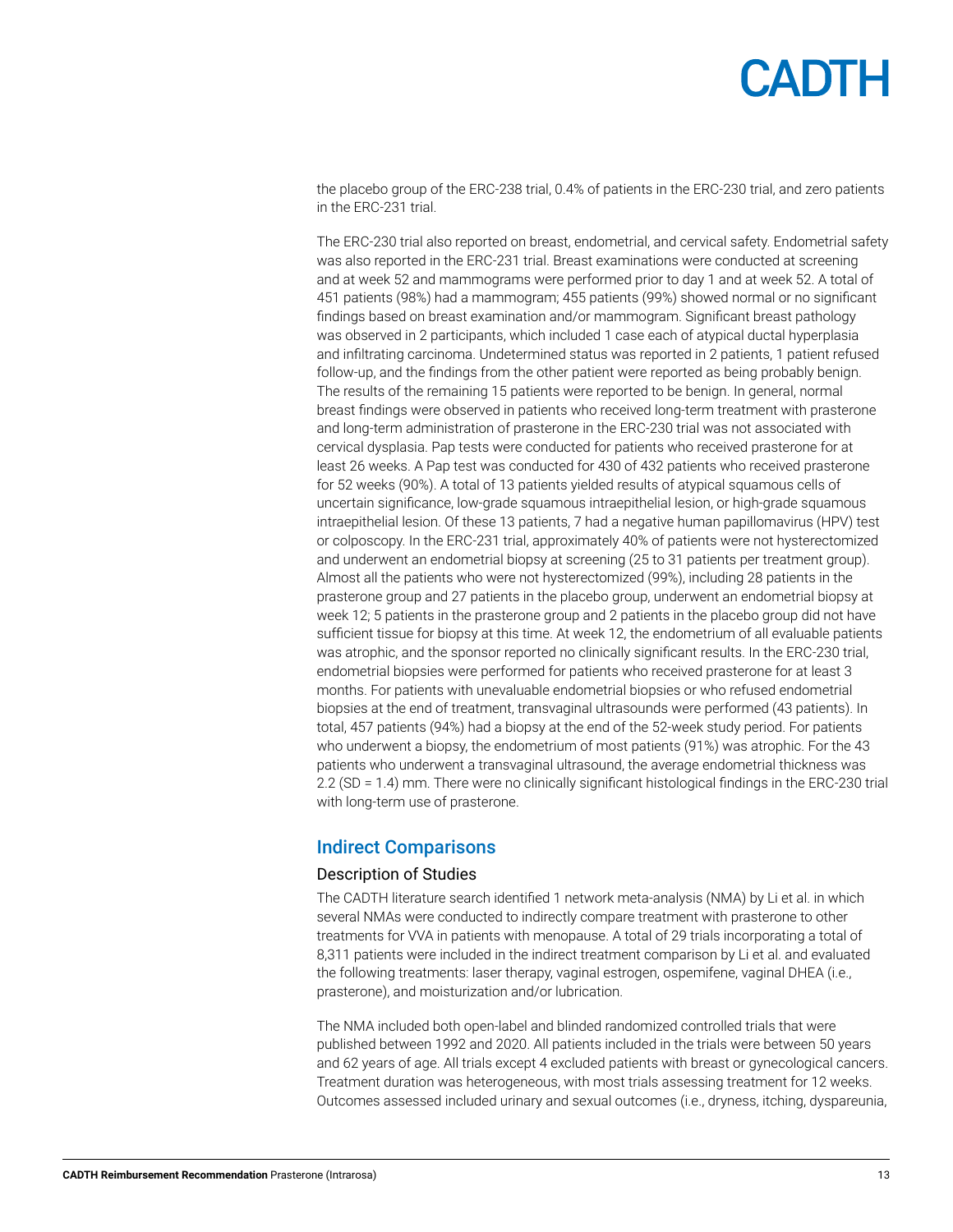## **ANTH**

urinary tract infections), AEs, and health-related quality of life assessed through various tools. Different doses of treatments were also used in the 29 trials; for DHEA, studies assessing doses of 0.5% (6.5 mg) and 0.25% (2.25 mg) were included. The authors did not report on the number of studies included for the NMAs of any end points assessed (vaginal dryness, vaginal burning and itching, dyspareunia, sexual function, vaginal pH, proportion of parabasal cells, and AEs) nor on their risk of bias. It is not clear how the nodes were created, although it appears that similar treatments were merged regardless of dose and duration. The tool used to measure the end points across the included trials was not specified. The network structure was not described. The authors indicated that the model converged "adequately" but relevant data were not provided to support this assertion.

#### Efficacy Results

#### *Vaginal Dryness*

No differences were observed between DHEA and vaginal estrogen therapy for vaginal dryness (mean difference = 0.32; 95% credible interval [CrI],  $-8.54$  to 8.77). The I<sup>2</sup> value for heterogeneity was 0%, but the pairwise frequentist analyses showed high heterogeneity. Subgroup analyses did not seem to explain the heterogeneity for the comparisons of interest (DHEA versus other treatments). There did not appear to be any sensitivity analyses performed for this comparison. Publication bias was not detected.

#### *Dyspareunia*

Little to no difference was observed between DHEA and vaginal estrogen therapy for dyspareunia (mean difference = −4; 95% CrI, −14 to 4). The I<sup>2</sup> value for heterogeneity was 11%.

#### *Sexual Function*

No differences were observed between DHEA and vaginal estrogen therapy for sexual function as measured by the FSFI (mean difference = 1.04; 95% CrI, −1.99 to 3.93). The I<sup>2</sup> value for heterogeneity was 0%.

#### *Vaginal pH*

The <sup>p</sup> value for heterogeneity for vaginal pH was 4%. Vaginal estrogen therapy (mean difference = 0.4; 95% CrI, 0.1 to 0.7) was favoured over DHEA.

#### *Proportion of Parabasal Cells*

No differences were observed between DHEA and vaginal estrogen therapy for proportion of parabasal cells (mean difference = 1.6%; 95% CrI, −12.5% to 13.8%). The I<sup>2</sup> value for heterogeneity was 9%.

#### Harms Results

No difference was found between DHEA and vaginal estrogen therapy for risk of AEs (odds ratio = 1.54; 95% CrI, 0.91 to 2.62). The  $I<sup>2</sup>$  value for heterogeneity was less than 25% among treatments.

#### Critical Appraisal

Although several databases were searched for the systematic review, the authors did not search other sources (e.g., clinical trial registries) so it is possible that some relevant studies were missed. Methods of data extraction were not described, so error within the findings is possible. Studies were assessed for risk of bias, but it is not clear how this assessment was carried out, so it is difficult to assess the validity of these assessments. Differences in trial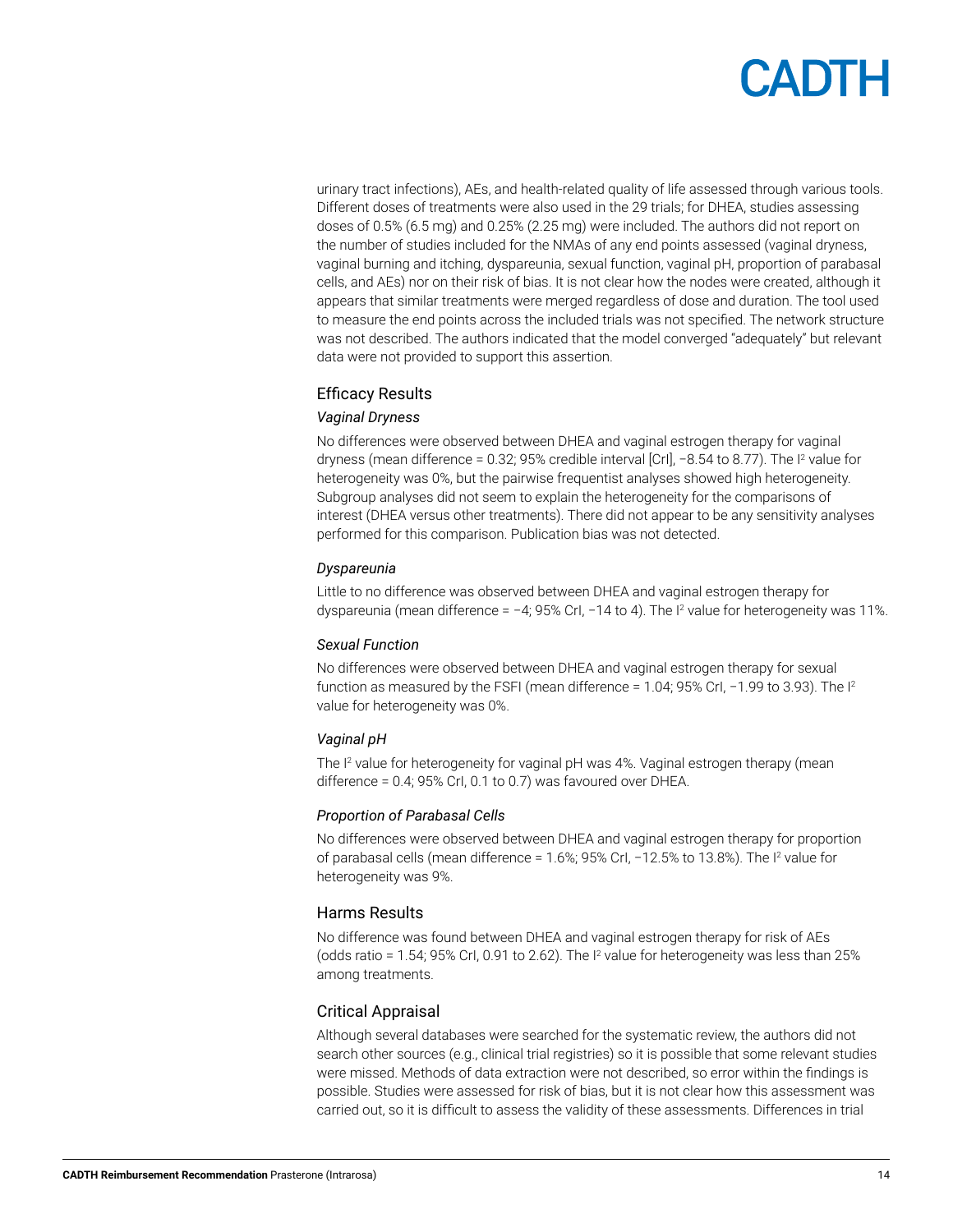and baseline characteristics are likely to have impacted the indirect comparisons, although the exact effect of these difference is unclear. An assessment of similarity across trials in each NMA was not conducted; therefore, whether underlying assumptions of the NMAs (i.e., homogeneity and transitivity) have been met are uncertain. There was a lack of clear reporting regarding the construction of nodes in the NMAs. However, based on reported information it was assumed that treatment doses, durations, and outcomes measures for single treatments were combined into single nodes. The combination of different doses, durations, and outcomes measures for treatments is likely to have introduced bias because the efficacy and safety of treatments that may not have been administered or measured the same is uncertain. Credible intervals were also wide, which indicates the potential for substantial uncertainty between treatment comparisons, including the comparisons between DHEA and vaginal estrogen therapies. Subgroup and sensitivity analyses revealed sources of variation for each end point. It is probable that heterogeneity across trials affects the confidence of results of the NMA.

#### Other Relevant Evidence

The following studies were included as additional evidence: the ERC-210 trial, the Estip-Es study, and a Barton et al. study. The ERC-210 trial was a phase III, double-blind, multicentre, randomized, placebo-controlled trial to determine the dose-response of prasterone on symptoms and vaginal mucosa parameters in postmenopausal individuals with VVA. The Estip-Es study was an observational study conducted in Spain that evaluated the effectiveness and safety of prasterone in a real-world clinical setting. The study by Barton et al. examined the use of prasterone for treatment of postmenopausal VVA symptoms in individuals with a history of breast or gynecological cancer.

#### Description of Studies

The ERC-210 trial, which began in June 2007 and completed in October 2008, was a multicentre (US and Canada), prospective, double-blind, randomized, parallel-assignment, placebo-controlled, phase III trial to determine the dose-response of prasterone on symptoms and vaginal mucosa parameters in postmenopausal individuals with VVA. The study informed the dose of prasterone to use for the subsequent phase III studies. Patients were randomized to receive prasterone at 3.25 mg ( $n = 53$ ), 6.5 mg ( $n = 56$ ), or 13.0 mg ( $n = 54$ ) or placebo ( $n =$ 53). Only the 6.5 mg dose of prasterone was relevant to this review.

The Estip-Es study was a multicentre, prospective, noncomparative, observational study with 184 adult postmenopausal individuals who were routinely seen in medical centres throughout Spain for GSM. Patients had used vaginal moisturizers or lubricants and/or vaginal hormone therapy and switched to intravaginal prasterone without a washout period.

The study by Barton et al. was a multicentre (US and Canada), 3-group, double-blind, parallel-group, randomized controlled trial in which 443 patients were randomized to receive either 3.25 mg (n = 147) or 6.5 mg of prasterone (n = 149) in a plain bioadhesive moisturizer or a plain bioadhesive moisturizer alone ( $n = 147$ ). Only the 6.5 mg dose of prasterone was relevant to this review.

#### Efficacy Results

#### *ERC-210 Study*

The percentage of superficial cells was measured to be 0.62% (SD = 1.02%) at baseline and 0.54% (SD = 0.95%) at week 12 in the placebo group. The percentage of superficial cells was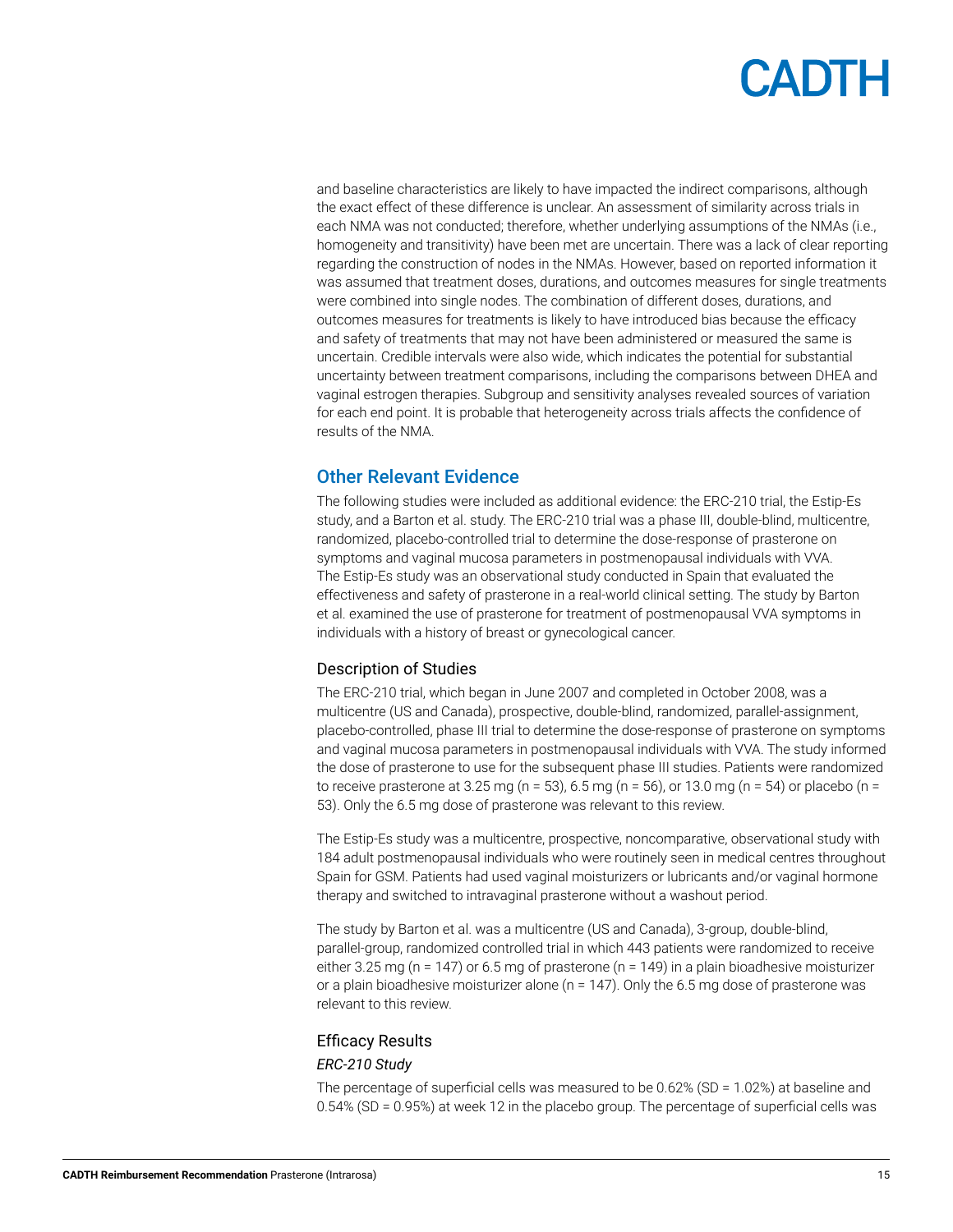measured to be  $0.40\%$  (SD =  $0.62\%$ ) at baseline and  $5.20\%$  (SD =  $6.54\%$ ) at week 12 for the prasterone group. The mean difference in change in percentage of superficial cells between the prasterone group and the placebo group at week 12 was  $4.88\%$  (P = 0.0111).

The percentage of parabasal cells was measured to be 46.73% (SD = 44.05%) at baseline and 47.81% (SD = 38.36%) at week 12 for the placebo group. The percentage of parabasal cells was measured to be 53.40% (SD = 41.01%) at baseline and 11.00% (SD = 18.77%) at week 12 for the prasterone group. The mean difference in change in percentage of parabasal cells between the prasterone group and the placebo group at week 12 was 43.48% (P < 0.0001).

In the placebo group, mean vaginal  $pH$  was 6.49 (SD = 0.69) at baseline and 6.01 (SD = 1.12) at week 12. In the prasterone group, mean vaginal pH was 6.64 (SD = 0.51) at baseline and 5.17 (SD = 0.91) at week 12. At week 12, there was a mean difference in change in vaginal pH of  $-0.99$  (P = 0.0001) in the prasterone group compared with the placebo group.

The mean severity of dyspareunia score was  $2.77$  (SD = 0.43) at baseline and  $2.35$  (SD = 0.94) at week 12 ( $P = 0.0132$ ) for the placebo group. In the prasterone group, the mean severity of dyspareunia score was  $2.73$  (SD = 0.45) at baseline and  $1.10$  (SD = 1.18) at week 12. There was a mean difference in change in severity of dyspareunia score of –1.21 (P < 0.0001) in the prasterone group compared with the placebo group at week 12.

#### *Estip-Es Study*

In the overall study population, the total FSFI score increased from  $15.7$  (SD = 6.3) to 19.9 (SD = 5.38), with a mean change of 4.2 over 30 days. Scores increased from baseline to posttreatment with prasterone in all the FSFI domains with variable magnitudes. A visual analogue scale to assess the self-reported impact on GSM across 19 items encompassed symptoms including dryness, dyspareunia, bleeding, burning, itching, urinary problems and infections, and abdominal pain. Visual analogue scale scores decreased (showing improvement) for all symptoms except for vaginal discharge; however, application site discharge is an expected AE related to use of prasterone.

#### *Barton et al. Study*

The primary end point in the Barton et al. study was self-rated severity of patients' most bothersome symptom, either dryness or dyspareunia, using an ordinal scale of none, mild, moderate, severe, or very severe. There was no difference between the 6.5 mg prasterone group (mean = −1.8; 95% CI, −1.97 to −1.54) and the plain moisturizer group (mean = -1.5, 95% CI, −1.74 to −1.27; P = 0.08) in changes in the severity of the most bothersome symptom (dryness or dyspareunia) at week 12.

#### Harms Results

#### *ERC-210 Study*

Of patients who received prasterone in the ERC-210 study, 47 (84%) experienced at least 1 AE compared with 35 (65%) in the placebo group. The most common AEs ( $\geq$  5%) reported in prasterone group were cough (11%), headache (9%), and vaginal discharge (9%). The percentage of patients who withdrew from treatment due to an AE was 4% for both the placebo and prasterone groups. For the prasterone group, 1 (2%) patient had cervical dysplasia; none had vaginal hemorrhage.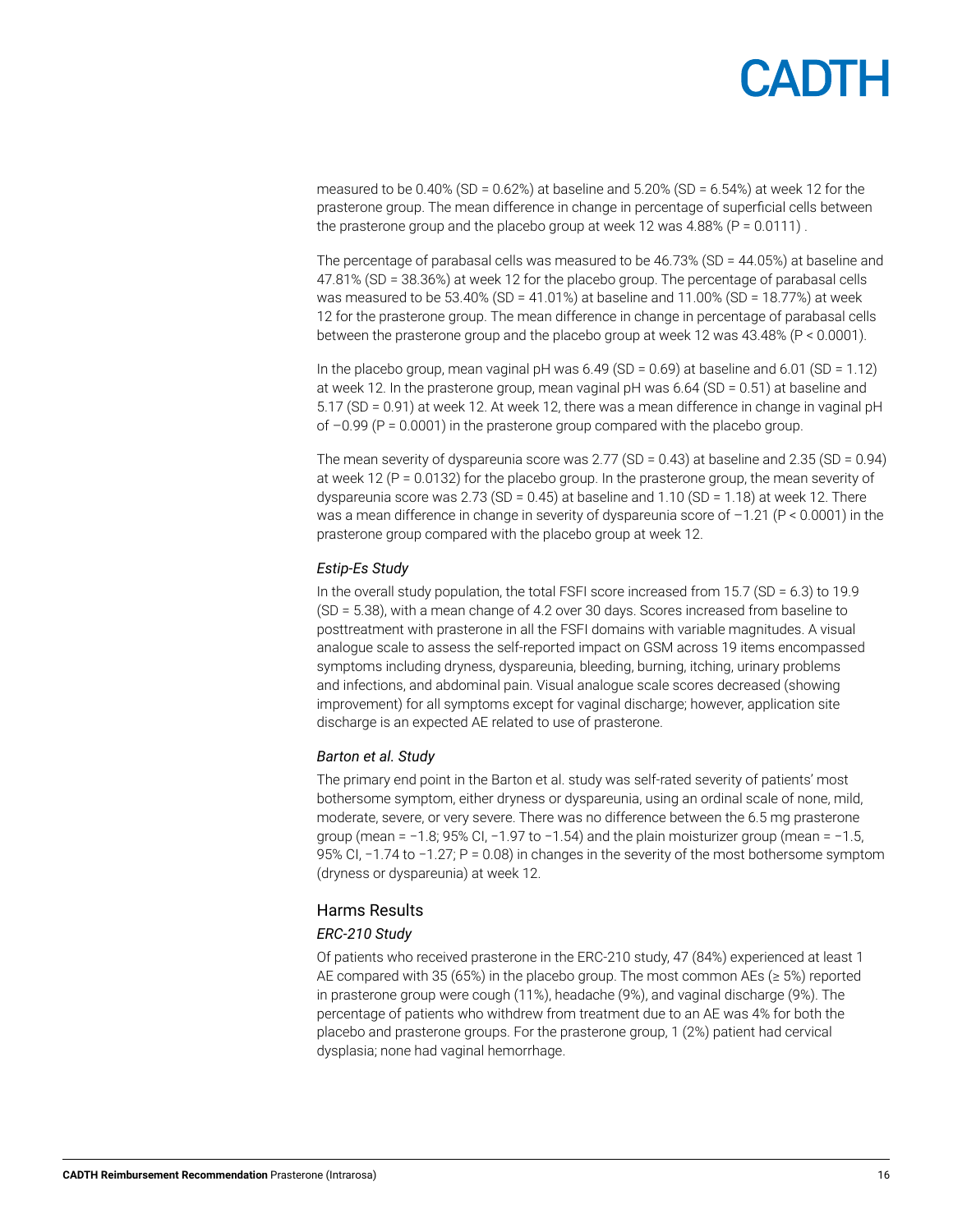#### *Estip-Es Study*

In the overall population of the Estip-Es study, 6.5% of patients reported AEs (e.g., blisters on the face, hair loss, constipation, leukorrhea, and dizziness) at follow-up at  $30 \pm 7$  days. No further details regarding these AEs were provided in the published article.

#### *Barton et al. Study*

The most common clinician-graded AEs (reported in > 5% of any treatment group) included headache and breast pain, the incidence of which did not differ between treatment groups.

#### Critical Appraisal

#### *ERC-210 Study*

The plan for the primary analysis in the ERC-210 study was amended following feedback from the FDA to restrict to the subgroup of patients who identified dyspareunia as their most bothersome symptom at baseline. This revision was post hoc and in a subgroup of patients, thereby breaking randomization. The direction and extent of any selection bias related to imbalances in characteristics is unclear because updated baseline characteristics for the subgroup were not reported. However, the Bonferroni adjustment for the co-primary analyses was a conservative approach to help mitigate the potential bias introduced by the revised analysis. The differences between the prasterone 0.5% and placebo groups were statistically significant following the Bonferroni adjustment. The sample sizes of patients randomized to the prasterone and placebo groups were 56 and 54, respectively. The amendment of the analysis to a subgroup of these patients meant that the sample sizes were reduced to 30 patients and 26 patients in the prasterone and placebo groups, respectively, with no information regarding baseline characteristics of this subgroup population provided. Because moisturizer (placebo) may have some effect on vaginal parameters and symptoms, the treatment effect of the prasterone ovule may have been smaller versus the placebo ovule than it would have been versus a true placebo. The relatively short follow-up and small number of patients in the ERC-210 study are inadequate to confirm long-term benefits of prasterone beyond 12 weeks and assess rare, long-term harms.

#### *Estip-Es Study*

The Estip-Es study was an observational study with the objective of evaluating the efficacy, safety, and tolerability of prasterone for the treatment of postmenopausal individuals with GSM in clinical practice. Because there was no comparator group, the efficacy of prasterone relative to other therapies was not clear based on data from this study. In addition, the nature of this study design could have introduced bias due to confounding patient characteristics that could not be controlled for. The lack of blinding to treatment allocation and the subjective nature of all the outcomes could have contributed to patients reporting greater improvements with a switch to prasterone than they would have in a double-blind randomized controlled trial. Patients enrolled in the Estip-Es study were not subject to a washout period; therefore, it is possible that residual effects from previous treatments may have carried over and affected patient outcomes while receiving treatment with prasterone. The study used a "validated short version with 7 items" for FSFI; however, no references were provided related to the validity and reliability of the short form. Due to the lack of detailed information on patient's baseline characteristics, it is difficult to ascertain to what extent the enrolled population reflects the Canadian population who are eligible for treatment with prasterone. The small sample size further limits generalizability of this study to the Canadian population. The Estip-Es study enrolled individuals from medical centres throughout Spain for GSM; therefore, these individuals were seeking medical intervention for symptoms related to VVA. Due to this, there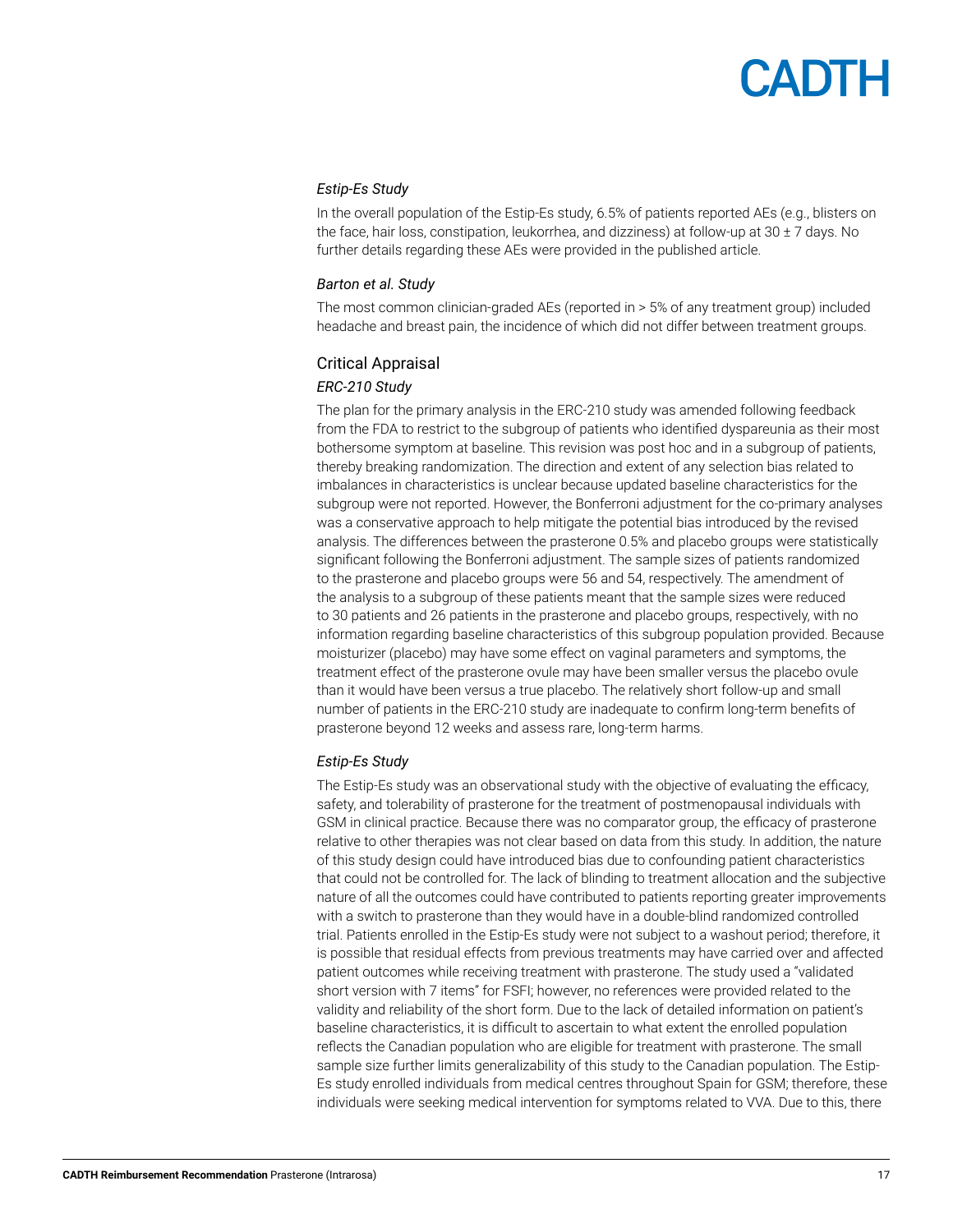is a possibility of selection bias because patients who were dissatisfied with their previous treatments were likely to have been enrolled in the Estip-Es trial and may have viewed treatment with prasterone more positively. Follow-up visits for patients were conducted approximately 1 month after recruitment into the Estip-Es study. This short-term follow-up may not be an optimal time frame to capture benefits and harms related to treatment with prasterone.

#### *Barton et al. Study*

The Barton et al. study was conducted for 12 weeks, which may not have been an ideal duration for capturing the efficacy and safety of treatment with prasterone in postmenopausal individuals with a history of breast and gynecological cancers. Treatment with prasterone may occur for long periods of time, and longer-term data would be necessary for understanding the long-term impact of treatment in this patient population with a history of hormone-dependent cancers. For the primary outcome, approximately 20% and 25% patients discontinued before completion of study in the plain moisturizer and 6.5 mg prasterone groups, respectively. Primary analysis was based on a completed analysis set ("primary end point" data) and was not done in an intention-to-treat method. Therefore, the high rate of study discontinuations (missing data of ≥ 20% in each group) introduces uncertainty in the results, and it is unclear how the last value carried forward missing data imputation method may have biased the results. Also, it is unclear if the last observation carried forward missing data imputation method was used for all the other analyses besides primary outcomes (i.e., FSFI and quality of life). After all the losses to follow-up, the primary end point dataset did not meet their intended sample size (i.e., 145 patients in each arm), so the study is at risk of being underpowered. This study specified that patients administer compounded intravaginal prasterone in a gel formulation using a syringe (without a needle), whereas the Health Canada product monograph specifies that prasterone be administered as an ovule and inserted using an applicator. Therefore, comparability with other studies that assess prasterone as an ovule versus the gel is limited.

### Economic Evidence

#### Cost and Cost-Effectiveness

| Component                | <b>Description</b>                                                                                                |
|--------------------------|-------------------------------------------------------------------------------------------------------------------|
| Type of economic         | Cost-utility analysis                                                                                             |
| evaluation               | Markov model                                                                                                      |
| <b>Target population</b> | Postmenopausal patients with VVA who exhibited moderate to severe dyspareunia as their most<br>bothersome symptom |
| <b>Treatment</b>         | Prasterone                                                                                                        |
| Submitted price          | 6.5 mg, \$1.46 per ovule (\$40.78 per box of 28 ovules)                                                           |
| <b>Treatment cost</b>    | \$532 per patient per year                                                                                        |

#### Table 3: Summary of Economic Evaluation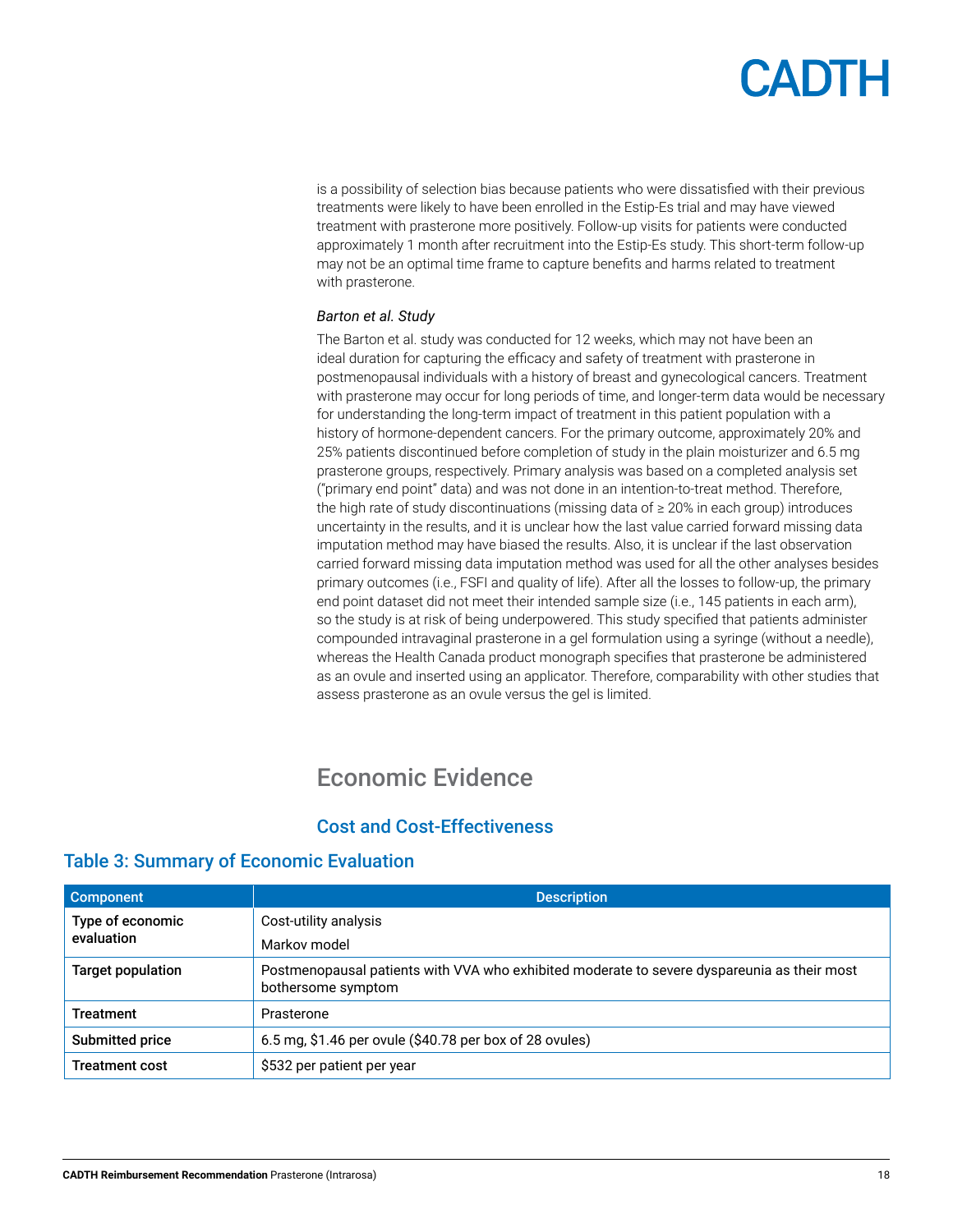| <b>Component</b>                | <b>Description</b>                                                                                                                                                                                                                                                                                                                                                                                          |
|---------------------------------|-------------------------------------------------------------------------------------------------------------------------------------------------------------------------------------------------------------------------------------------------------------------------------------------------------------------------------------------------------------------------------------------------------------|
| Comparators                     | · Estradiol vaginal tablet (10 mcg) and no treatment in base case                                                                                                                                                                                                                                                                                                                                           |
|                                 | • CE cream, estrone cream, and estradiol ring included in scenario analysis                                                                                                                                                                                                                                                                                                                                 |
| Perspective                     | Canadian publicly funded health care payer                                                                                                                                                                                                                                                                                                                                                                  |
| Outcome                         | <b>OALYs</b>                                                                                                                                                                                                                                                                                                                                                                                                |
| Time horizon                    | 30 years                                                                                                                                                                                                                                                                                                                                                                                                    |
| Key data source                 | ERC-231 and ERC-238 clinical trials for prasterone and no treatment, studies from the literature<br>informed key data for CE cream, estrone cream, and estradiol ring.                                                                                                                                                                                                                                      |
| <b>Submitted results</b>        | · Base case: ICER = \$9,861 per QALY (\$378 incremental costs, 0.04 incremental QALYs) compared<br>to no treatment. Estradiol vaginal tablets were dominated by prasterone.                                                                                                                                                                                                                                 |
|                                 | · Scenario analysis with additional cream and ring local hormone therapies: All comparators<br>dominated by CE cream (i.e., CE cream associated with fewer costs and greater QALYs).                                                                                                                                                                                                                        |
| <b>Key limitations</b>          | • Local hormone therapies used in clinical practice to treat dyspareunia were excluded from the<br>sponsor's base case. These were deemed to be relevant comparators in determining the cost-<br>effectiveness of prasterone.                                                                                                                                                                               |
|                                 | · No comparative data between prasterone and active comparators was available, making the<br>comparative efficacy and safety of prasterone with relevant comparators beyond no treatment<br>highly uncertain. The sponsor incorporated treatment effects in the model via a naive comparison.<br>As a result, model predications related to treatment response and discontinuation are highly<br>uncertain. |
|                                 | • Treatment for VVA is often iterative, and patients may discontinue and restart the same product or<br>switch to other products over time. The submitted model does not allow for subsequent therapies<br>to be used nor does it account for the iterative nature of VVA treatment.                                                                                                                        |
|                                 | · Discontinuation rates were highly uncertain and may be overestimated due to the reliance on trial<br>withdrawal rates to estimate long-term treatment discontinuation rates. The trial rates informing<br>the model may have overestimated the likelihood of long-term discontinuation.                                                                                                                   |
|                                 | · The dosing of estradiol vaginal tablets and CE cream was overestimated, therefore overestimating<br>drug costs associated with these treatments.                                                                                                                                                                                                                                                          |
| <b>CADTH reanalysis results</b> | • Due to the extent of uncertainty with the clinical evidence in the model, a CADTH base case could<br>not be derived.                                                                                                                                                                                                                                                                                      |
|                                 | · In an exploratory reanalysis, CADTH included all relevant comparators, response and<br>discontinuation rates were assumed equal for all active comparators, and the dosing of estradiol<br>tablets and CE cream were adjusted to reflect their use in clinical practice.                                                                                                                                  |
|                                 | · Based on CADTH reanalyses, prasterone was dominated by CE cream given prasterone was more<br>costly than CE cream while being equally effective. A price reduction of 89% would be required for<br>prasterone to be considered cost-effective.                                                                                                                                                            |
|                                 | • Uncertainty remains due to the lack of available comparative clinical effectiveness and safety<br>data.                                                                                                                                                                                                                                                                                                   |

CE = conjugated estrogen; ICER = incremental cost-effectiveness ratio; QALY = quality-adjusted life-year; VVA = vulvovaginal atrophy.

#### Budget Impact

CADTH identified several key limitations with the sponsor's analysis, which included an assumption that prasterone would only displace estradiol vaginal tablets, the availability of prasterone expanding the total number of claims for VVA therapies beyond those of the current comparators as estimated by the sponsor, uncertainty with the market uptake of prasterone, and the overestimation of dispensing fees for comparators.